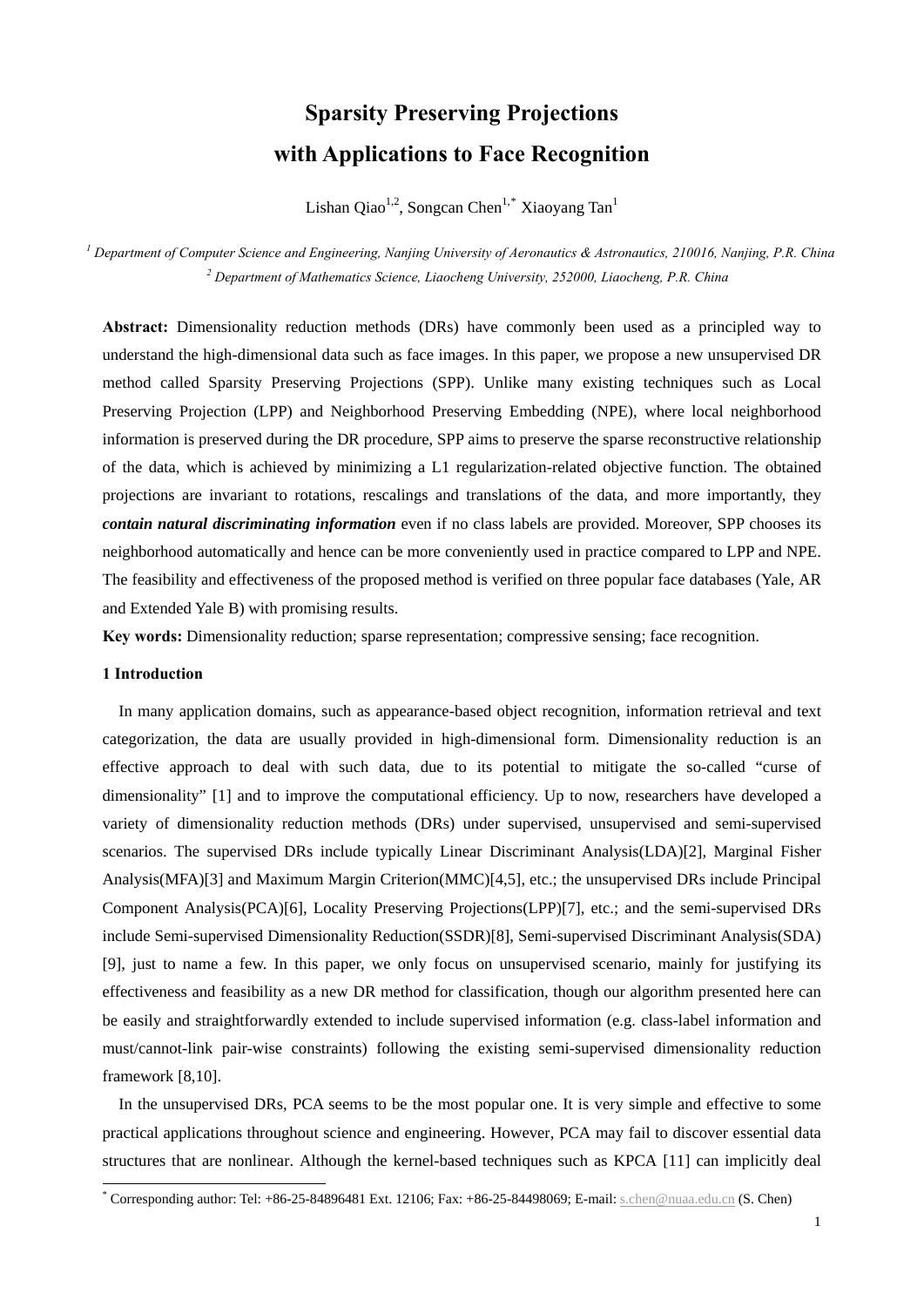with nonlinear DR problems, most of them do not explicitly treat the manifold structure of the data. Furthermore, how to select kernel and assign optimal kernel parameter is generally difficult and unsolved fully in many practical applications.

 Another technique for nonlinear DR is manifold learning. In the past decade years, a variety of manifold-based techniques such as Isomap [12], LLE [13], Laplacian Eigenmaps [14] and their variations [15] have been developed to explicitly discover the nonlinear manifold structure concealed in the data. However, some desirable virtues the traditional PCA possesses are not inherited. For example, 1) how to evaluate the map for unseen test samples is not as natural as PCA, and thus special tricks [16] are required to handle the "out-of-sample" problem; 2) a recent research [15] has shown that nonlinear techniques perform well on some artificial data sets, but do not necessarily outperform the traditional PCA for real-world tasks yet; 3) it is generally difficult to select suitable values for the hyper-parameters (e.g., the neighborhood size) in such models. One effective approach to overcome the above limitations is approximating the nonlinear DRs using linear ones. For example, LPP [7] is a linearized version of Laplacian Eigenmaps; Neighborhood Preserving Embedding (NPE) [18] and Locally Linear Embedded Eigenspace Analysis (LEA) [19] are two linearized counterparts of LLE; Isometric Projection (IsoProjection) [20] can be seen as a linearized Isomap. Most of these linearized versions can generally outperform PCA on real-world data due to the simplicity (linearity) of these models and their capability to preserve spatial consistency between the input space and the output space. In addition, the "out-of-sample" problem is usually addressed as well in these methods. However, it is still unclear how to select the neighborhood size and how to assign optimal values for other hyper-parameters for them.

In this paper, motivated by the recent development of sparse representation [21, 22, 23, 24], we propose a simple dimensionality reduction method called Sparsity Preserving Projections (SPP). Specifically, in the proposed algorithm, an "adjacent" weight matrix of the data set is firstly constructed based on a modified sparse representation framework, and then the low-dimensional embedding of the data is evaluated to best preserve such weight matrix. Although supervised information is not needed, SPP tends to find the discriminative mapping since the sparsest representation has natural discriminating power: taking face images into account, the most compact expression of a certain face image is generally given by the face images from the same class [21]. We now enumerate several characteristics of our presented algorithm as follows:

- 1) SPP shares some advantages of both LPP and many other linear DRs. For example, it is linear and defined everywhere, thus the "out-of-sample" problem is naturally solved. In addition, the weight matrix is kept sparse like in most locality preserving algorithms, which is beneficial to computational tractability.
- 2) SPP does not have to encounter model parameters such as the neighborhood size and heat kernel width incurred in LPP and NPE, etc, which are generally difficult to set in practice. Although cross-validation technique [10,40] can be used in these cases, it is very time-consuming and tends to waste the limited training data. In contrast, SPP does not need to deal with such parameters, which makes it very simple to use in practice.
- 3) Although SPP belongs to global methods in nature, it owns some local properties due to the sparse representation procedure. In section 4, we will show that SPP has some factual connection with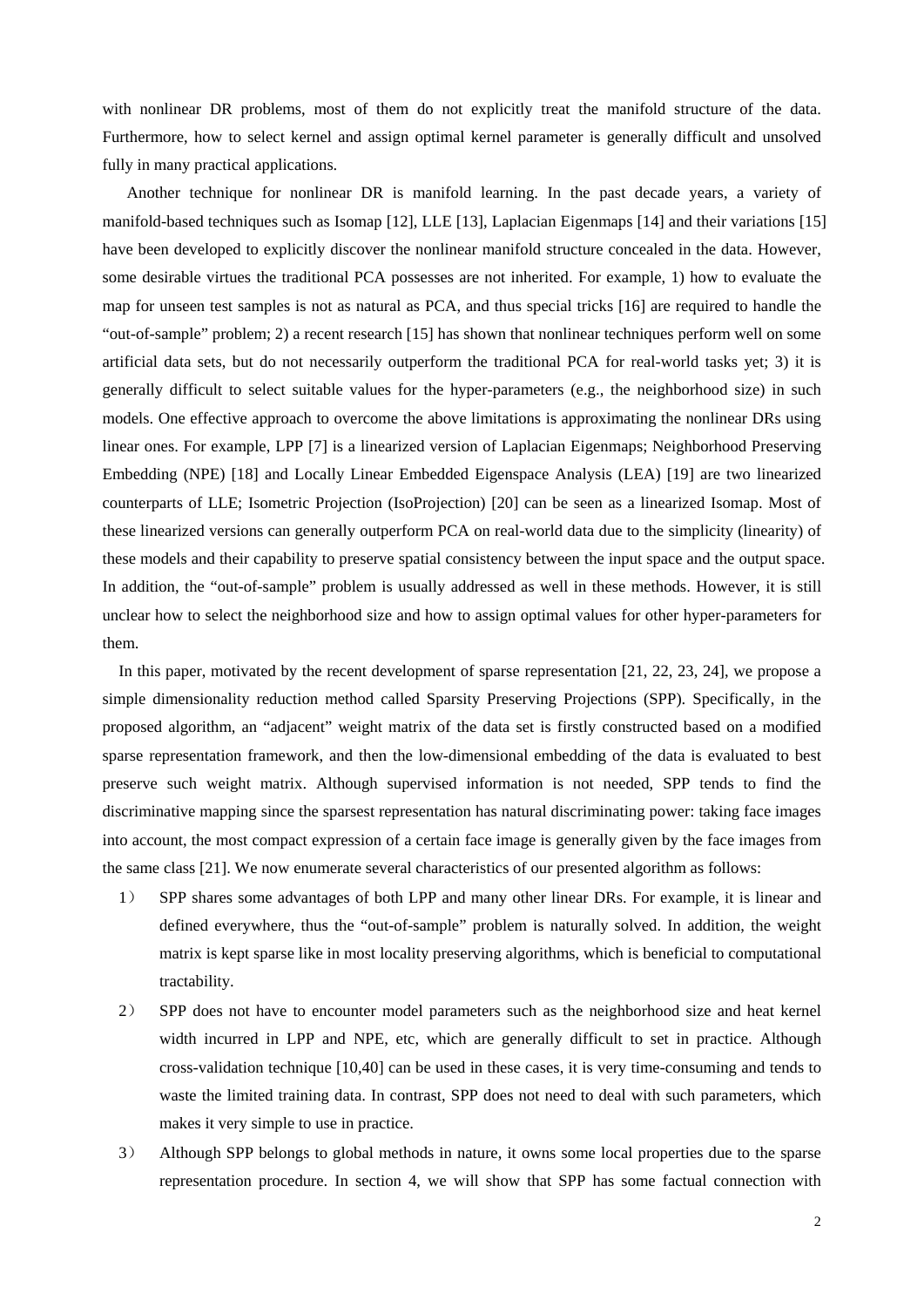several popular locality preserving algorithms under certain conditions.

4) This technique proposed here can be easily extended to supervised and semi-supervised scenarios based on the existing dimensionality reduction framework [8,10,25].

 The rest of the paper is organized as follows: Section 2 reviews PCA, LPP and NPE, three popular linear DRs. The Sparsity Preserving Projections (SPP) algorithm is introduced in Section 3. In Section 4, we compare SPP with some related works. The experimental results are presented in Section 5. Finally, we provide some concluding remarks and future work in Section 6.

## **2 Linear Unsupervised Dimensionality Reduction**

In this paper, we mainly focus on linear approaches though our SPP can be easily kernelized as a nonlinear one [10, 25]. In fact, up to now, linear techniques are still important research subject in pattern recognition and machine learning mainly due to their simplicity, mathematical tractability, efficiency and effectiveness for many real-world problems such as face recognition. In the numerous linear DRs, PCA, LPP and NPE are three popular ones. In face recognition, they are known as Eigenface [6], Laplacianface [26] and NPEface [18] respectively.

## **2.1 Principal Component Analysis (PCA)**

PCA seeks a low-dimensional representation of the data to retain as much of the variance in the data as possible. Given a set of data points  $\{x_i\}_{i=1}^n$ , where  $x_i \in R^m$  is an *m*-dimensional column vector, we expect to get their low-dimensional images  $\{y_i\}_{i=1}^n$  by projecting each  $\mathbf{x}_i$  onto the direction vector  $\mathbf{w} \in \mathbb{R}^m$ . The objective function of PCA is defined as follows:

$$
\max_{\|\mathbf{w}\|=1} \sum_{i=1}^{n} (y_i - \overline{y})^2
$$
 (1)

where  $y_i = \mathbf{w}^T \mathbf{x}_i$ , and  $\bar{y}$  is the mean of  $\{y_i\}_{i=1}^n$ . Eq.(1) can be rewritten as

$$
\max_{\|\mathbf{w}\|=1} \mathbf{w}^T \mathbf{\Sigma} \mathbf{w} \tag{2}
$$

where  $\Sigma$  is the sample covariance matrix. The eigenvectors of  $\Sigma$  corresponding to the largest *d* eigenvalues span the optimal subspace of PCA. In face recognition,  $\mathbf{x}_i$  represents a face image, and the eigenvectors are so-called *Eigenfaces*.

## **2.2 Locality Preserving Projections (LPP)**

While PCA aims to preserve the global structure of the data, LPP aims to preserve the local (i.e., neighborhood) structure of the data. Intuitively, LPP may keep more discriminating information than PCA, assuming that the samples from the same class are likely close to each other in the input space. With the same mathematical notations as in PCA, the objective function of LPP is defined as follows:

$$
\min_{\mathbf{w}} \sum_{i,j} (y_i - y_j)^2 p_{ij} \tag{3}
$$

where  $y_i = \mathbf{w}^T \mathbf{x}_i$ ,  $i = 1, 2, \dots, n$ , and  $\mathbf{P} = (p_{ij})_{n \times n}$  is a similarity matrix defined as follows: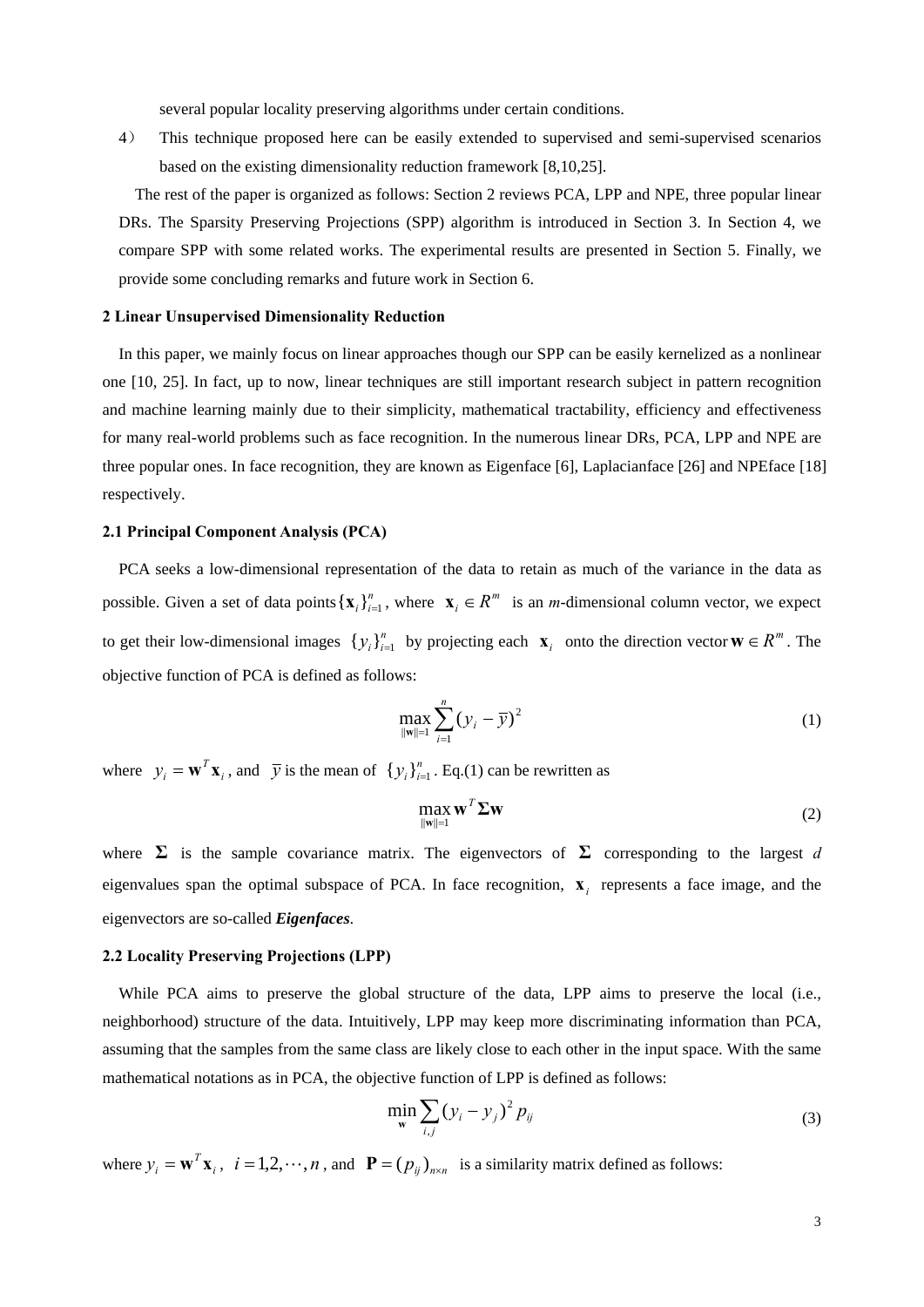$$
p_{ij} = \begin{cases} \exp(-\|\mathbf{x}_i - \mathbf{x}_j\|^2 / t), & \text{if } \mathbf{x}_i \text{ is among kNN of } \mathbf{x}_j \\ \text{or if } \mathbf{x}_j \text{ is among kNN of } \mathbf{x}_i \\ 0 & \text{, otherwise} \end{cases}
$$

Minimizing (3) aims to encourage that if two points  $\mathbf{x}_i$  and  $\mathbf{x}_j$  are close to each other in the input space, then so should be in the corresponding output space. With simple formulation, the objective function is equivalent to minimizing

$$
\frac{1}{2}\sum_{i,j}\left(y_i - y_j\right)^2 P_{ij} = \frac{1}{2}\sum_{i,j}\left(\mathbf{w}^T\mathbf{x}_i - \mathbf{w}^T\mathbf{x}_j\right)^2 P_{ij} = \mathbf{w}^T\mathbf{X}(\mathbf{D} - \mathbf{P})\mathbf{X}^T\mathbf{w} = \mathbf{w}^T\mathbf{X}\mathbf{L}\mathbf{X}^T\mathbf{w}
$$
(4)

where  $\bf{D}$  is a diagonal matrix with its entries being the row (or column since  $\bf{P}$  is symmetric) sums of  $\bf{P}$ , i.e.,  $d_{ii} = \sum_{j} p_{ij}$ , and  $\mathbf{L} = \mathbf{D} - \mathbf{P}$  is the Laplacian matrix. By imposing a constraint  $\mathbf{w}^T \mathbf{X} \mathbf{D} \mathbf{X}^T \mathbf{w} = 1$ , LPP reduces to

$$
\min_{\mathbf{w}} \frac{\mathbf{w}^T \mathbf{X} \mathbf{L} \mathbf{X}^T \mathbf{w}}{\mathbf{w}^T \mathbf{X} \mathbf{D} \mathbf{X}^T \mathbf{w}}
$$
(5)

The optimal **w** is given by the minimum eigenvalue solution to the following generalized eigenvalue problem:

$$
X L XT w = \lambda X D XT w
$$
 (6)

## **2.3 Neighborhood Preserving Embedding (NPE)**

 Similar to LPP, NPE also aims at preserving the local neighborhood structure of the data. However, NPE evaluates the affinity weight matrix using local least squares approximation instead of defining it directly as in LPP. The local approximation error in NPE is measured by minimizing the cost function [18]:

$$
\phi(\mathbf{N}) = \sum_{i} ||\mathbf{x}_{i} - \sum_{j} \mathbf{N}_{ij} \mathbf{x}_{j}||^{2}
$$
\n(7)

where  $\mathbf{x}_i$  's are *k* neighbors of  $\mathbf{x}_i$ . A reasonable criterion for choosing a "good" projection is minimizing the cost function [18]:

$$
\Phi(\mathbf{w}) = \sum_{i} (\mathbf{w}^{T} \mathbf{x}_{i} - \sum_{j} \widetilde{\mathbf{N}}_{ij} \mathbf{w}^{T} \mathbf{x}_{j})^{2}
$$
\n(8)

where  $\tilde{\mathbf{N}}_{ij}$  is the optimal solution of Eq.(7). By removing an arbitrary scaling factor, minimizing Eq.(8) leads to:

$$
\min_{\mathbf{w}} \frac{\mathbf{w}^T \mathbf{X} \mathbf{M} \mathbf{X}^T \mathbf{w}}{\mathbf{w}^T \mathbf{X} \mathbf{X}^T \mathbf{w}}
$$
(9)

where  $\mathbf{M} = (\mathbf{I} - \mathbf{N})^T (\mathbf{I} - \mathbf{N})$ . The optimization problem boils down to a generalized eigenvalue problem as in LPP.

## **3 Sparsity Preserving Projections**

Recently some researchers have shown that most of the existing DRs can be explained from the kernel view [27] and unified under a graph framework [25], where constructing a specific graph and its affinity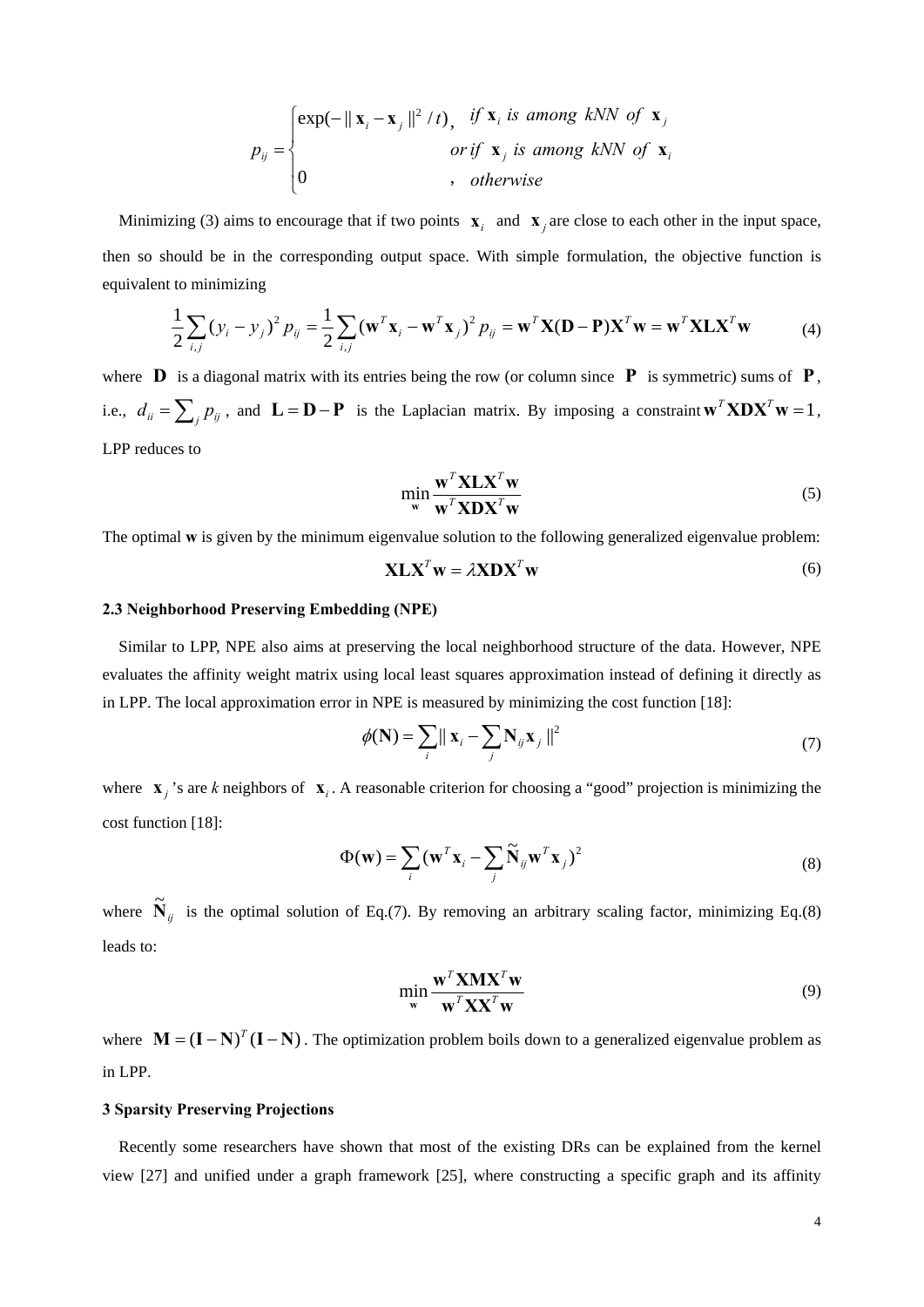weight matrix plays a key role. Although, according to the celebrated "No Free Lunch" theorem [29], there is no clear evidence that any of affinity weight matrix is always superior to the others, the weight matrices in most locality-based DRs such as LPP and NPE have a common characteristic: *sparsity* [17]. The sparsity is an important way to encode the domain knowledge thus helpful to improve the generalization capability of the model. Motivated by this, here we present a new method to design the weight matrix straightforwardly based on sparse representation theory [35,36,41], through which the sparsity can be optimally and naturally derived. For completeness, we briefly review the concept of Sparse Representation (SR) before going into the details of our method.

#### **3.1 Sparse representation**

Sparse representation is initially proposed as an extension to traditional signal representations such as Fourier representation and wavelet representation. In the past few years, SR has been successfully applied to solve many practical problems in signal processing, statistics, and pattern recognition. For example, in signal and image processing fields, SR is used to signal compression and coding [30], image denoising [31], image super-resolution[32], etc.; in statistics, SR is an effective tool to variable selection, and keeps close relation with the popular LASSO[33,34]; in machine learning and pattern recognition communities, SR is used to objection detection and classification tasks[22,23]. In the emerging field of Compressive Sensing [35,36], as a very attractive theory challenging Shannon-Nyquist sampling theorem, SR seeks to recover the signal from the compressed measures in a most economical way. Especially, recent researches [21,37] showed that classifier based on SR is exceptionally effective and achieves by far the best recognition rate on some face databases.

*SR* has compact mathematical expression. Given a signal (or an image with vector pattern) **x**  $\in$  *R*<sup>*m*</sup>, and a matrix  $\mathbf{X} = [\mathbf{x}_1, \mathbf{x}_2, \dots, \mathbf{x}_n] \in R^{m \times n}$  containing the elements of an overcomplete dictionary [28] in its columns, the goal of SR is to represent  $\bf{x}$  using as few entries of  $\bf{X}$  as possible. This can be formally expressed as follows:

$$
\min_{\mathbf{s}} \|\mathbf{s}\|_{0}
$$
  
s.t.  $\mathbf{x} = \mathbf{X}\mathbf{s}$  (10)

where  $\mathbf{s} \in R^n$  is the coefficient vector, and  $\|\mathbf{s}\|_0$  is the pseudo-  $\ell_0$  norm which is equal to the number of non-zero components in s. Unfortunately, this criterion is not convex, and finding the sparsest solution of Eq.(10) is NP-hard. This difficulty can be bypassed by convexizing the problem and solving

$$
\min_{\mathbf{s}} \|\mathbf{s}\|_{1}
$$
  
s.t.  $\mathbf{x} = \mathbf{X}\mathbf{s}$  (11)

where  $\ell_1$  is used instead of  $\ell_0$ . It can be shown that if the solution  $s^0$  sought is sparse enough, the solution of  $\ell_0$  minimization problem is equal to the solution of  $\ell_1$  minimization problem [35,36]. Fig. 1 shows that the sparse solution can be found by solving a  $\ell_1$  minimization problem but may not by other traditional strategies like  $\ell_2$  minimization.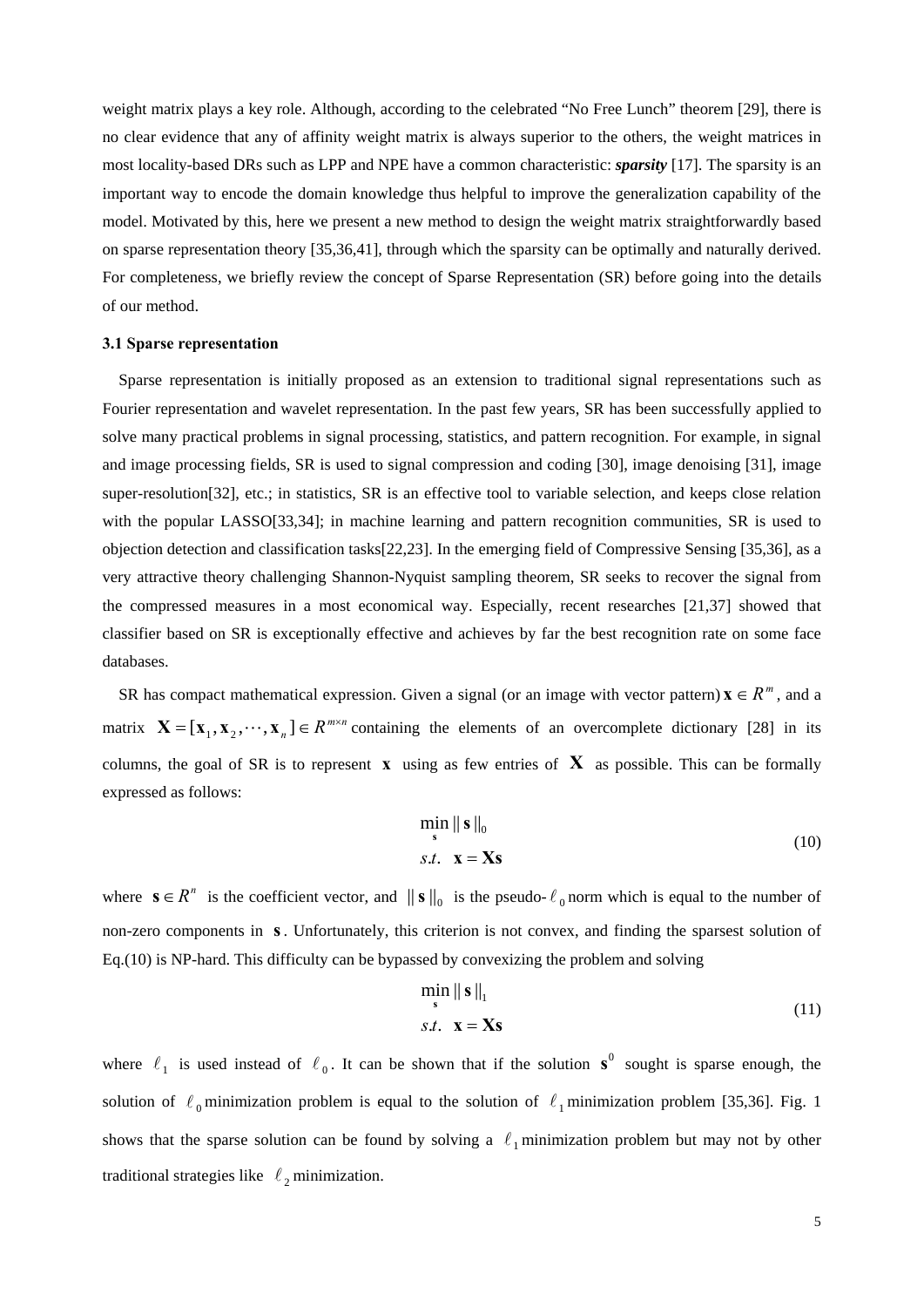

Fig. 1 A 2D example of optimization under (left)  $\ell_2$  minimization and (right)  $\ell_1$  minimization. The skew line denotes the feasible solution space, i.e.,  $\{s \in R^2 | x = Xs\}$  under 2D case. The two bold arrow lines denote the optimal solutions of  $\ell_2$  and  $\ell_1$  minimization problem respectively.

In fact, suboptimal solutions can be found by a variety of approaches such as greedy [38] algorithms and Bayesian [39] strategies. However, the equivalence of the  $\ell_0$  and  $\ell_1$  problem has been studied deeply from a mathematical perspective, which makes the  $\ell_1$  approximate strategy more reliable than others for practical applications. In general, the  $\ell_1$  minimization problem can be solved by standard linear programming [41].

In many practical problems, the signal  $\bf{x}$  is generally noisy, thus the constraint  $\bf{x} = \bf{X}\bf{s}$  in Eq.(11) does not always hold. According to [21], at least two robust extensions can be used to handle this problem: 1) relax the constraint to  $||\mathbf{x} - \mathbf{X}\mathbf{s}|| < \varepsilon$ , where  $\varepsilon$  can be seen as an error tolerance; 2) simply replace **X** with  $[X, I]$ , where  $I$  is an *m*-order identity matrix. Both of the strategies are considered in this paper. Although the second strategy is often used to deal with occlusion and corruption [21], our experiments show that it also works well in our algorithm even when there are no occlusion and corruption in face images. This is partially due to that the strategy can provide illumination compensation for representing a given face image. (See the next subsection and Fig.2 for more details).

#### **3.2 Sparse reconstructive weights**

Since DR is mainly characterized by specific affinity weight matrix of the data, we try to construct the matrix based on a Modified Sparse Representation (MSR) framework, and then explain why it is helpful to both the compact representation of data and the subsequent classification task.

Given a set of training samples  $\{x_i\}_{i=1}^n$ , where  $x_i \in R^m$ , let  $X = [x_1, x_2, \dots, x_n] \in R^{m \times n}$  be the data matrix including all the training samples in its columns. We expect to reconstruct each sample  $\mathbf{x}_i$ , e.g., a face image, using as few samples as possible. Hence we firstly seek a *sparse reconstructive weight vector*  $s_i$  for each  $\mathbf{x}_i$  through the following modified  $\ell_1$  minimization problem:

$$
\min_{\mathbf{s}_i} \|\mathbf{s}_i\|_1
$$
  
s.t.  $\mathbf{x}_i = \mathbf{X}\mathbf{s}_i$   
 $1 = \mathbf{1}^T \mathbf{s}_i$  (12)

where  $\mathbf{s}_i = [s_{i1}, \dots, s_{i,i-1}, 0, s_{i,i+1}, \dots, s_{in}]^T$  is a *n*-dimensional vector in which the *i*-th element is equal to zero (implying that the  $\mathbf{x}_i$  is removed from  $\mathbf{X}$ ), and the elements  $s_{ij}$ ,  $j \neq i$  denote the contribution of each  $\mathbf{x}_j$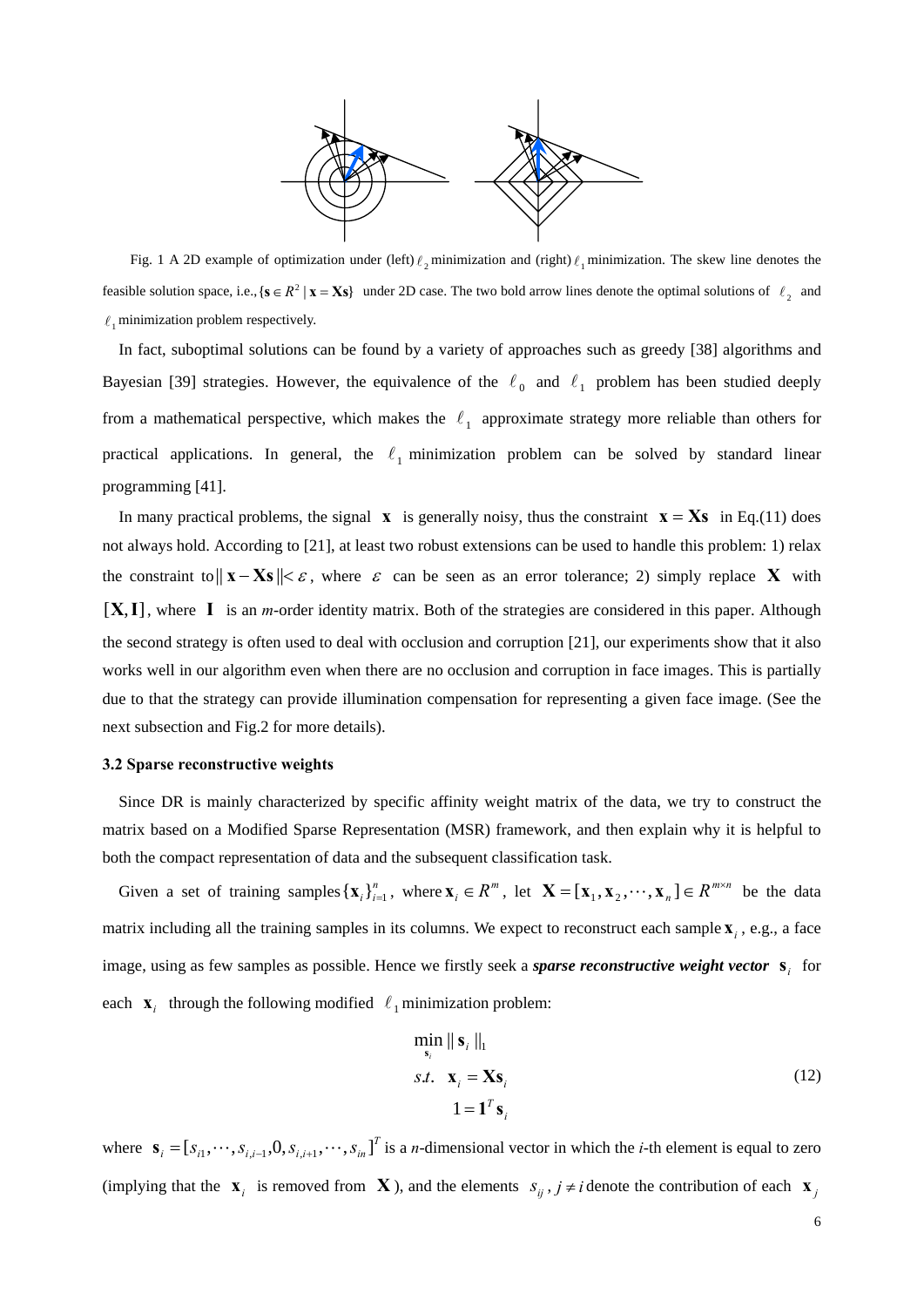*i* to reconstructing  $\mathbf{x}_i$ ;  $\mathbf{1} \in R^n$  is a vector of all ones.

The MSR problem can be solved by standard linear programming as original  $\ell_1$  minimization problem Eq.(11), since the sum-to-one constraint  $1 = \mathbf{1}^T \mathbf{s}_i$  is also linear. We will explain the reason for this constraint shortly.

After computing the weight vector  $s_i$  for each  $x_i$ ,  $i = 1, 2, \dots, n$ , we can define the *sparse reconstructive weight matrix*  $S = (\widetilde{S}_{ii})_{n \times n}$  as follows:

$$
\mathbf{S} = [\tilde{\mathbf{s}}_1, \tilde{\mathbf{s}}_2, \cdots, \tilde{\mathbf{s}}_n]^T
$$
\n(13)

where  $\tilde{\mathbf{s}}_i$  is the optimal solution of Eq.(12). The element  $\tilde{s}_{ij}$  in **S** is not simple similarity measure between samples  $\mathbf{x}_i$  and  $\mathbf{x}_j$ , and in this sense **S** is essentially different from the adjacency weigh matrix in LPP.

Now we give some insights into the effectiveness of  $S$  as a weight matrix for dimensionality reduction and the subsequent recognition task.

- 1) Each weight vector  $s_i$  obeys an important symmetry: it is invariant to rotations and rescalings due to the first constraint in Eq.(12), and invariant to translations due to the sum-to-one constraint  $1 = \mathbf{1}^T \mathbf{s}_i$  $1 = \mathbf{1}^T \mathbf{s}_i$ . As a result, the weight matrix **S** reflects some intrinsic geometric properties<sup>1</sup> of the data.
- 2) Discriminant information can be naturally preserved in the weight matrix**S** , even if no class-labels are provided. Let us take face recognition as an example. One particularly simple but effective assumption in face recognition is that the samples from the same class lie on a linear subspace (so-called face subspace). Given a face image  $\mathbf{x}_i^j$  from the *j*-th class,  $\mathbf{x}_i^j$  can be theoretically represented using the samples from the *j*-th class according to the subspace assumption. That is,

$$
\mathbf{x}_{i}^{j} = 0 \cdot \mathbf{x}_{1}^{1} + \dots + \alpha_{i,i-1} \mathbf{x}_{i-1}^{j} + \alpha_{i,i+1} \mathbf{x}_{i+1}^{j} + \dots + 0 \cdot \mathbf{x}_{n}^{c}
$$
(14)

where  $j = 1, \dots, c$ , denotes the class label. The weight vector  $\mathbf{s}_i^0 = [0, \dots, \alpha_{i,i-1}, 0, \alpha_{i,i+1}, \dots, 0]^T$  is sparse, since class number is generally large<sup>[2](#page-6-1)</sup> in most face recognition problems. Although the Eq.(14) does not always hold due to insufficient sampling, our experiments show the sparse  $s_i^0$  can actually be approximated by the optimal solutions  $\tilde{s}_i$  (see Fig. 2). In other words, the non-zero entries in  $\tilde{s}_i$ mostly correspond to the samples from the *j*-th class, which implies that  $\tilde{s}_i$  may help to distinguish that class from the others. Therefore, the weight vector  $\tilde{\mathbf{s}}_i$ , constructed using all the samples with sparsity constraint, tends to include potential discriminant information.

As described previously, in some real-world applications, the constraint  $\mathbf{x}_i = \mathbf{X} \mathbf{s}_i$  in Eq.(12) does not

<span id="page-6-0"></span>These properties can also be got from the popular LLE algorithm. We will discuss the similarities and differences between LLE and our proposed algorithm in section 4.

<span id="page-6-1"></span><sup>&</sup>lt;sup>2</sup> For example, if  $c=10$ , then at least 90% of the entries in  $S_i$  should be zeros.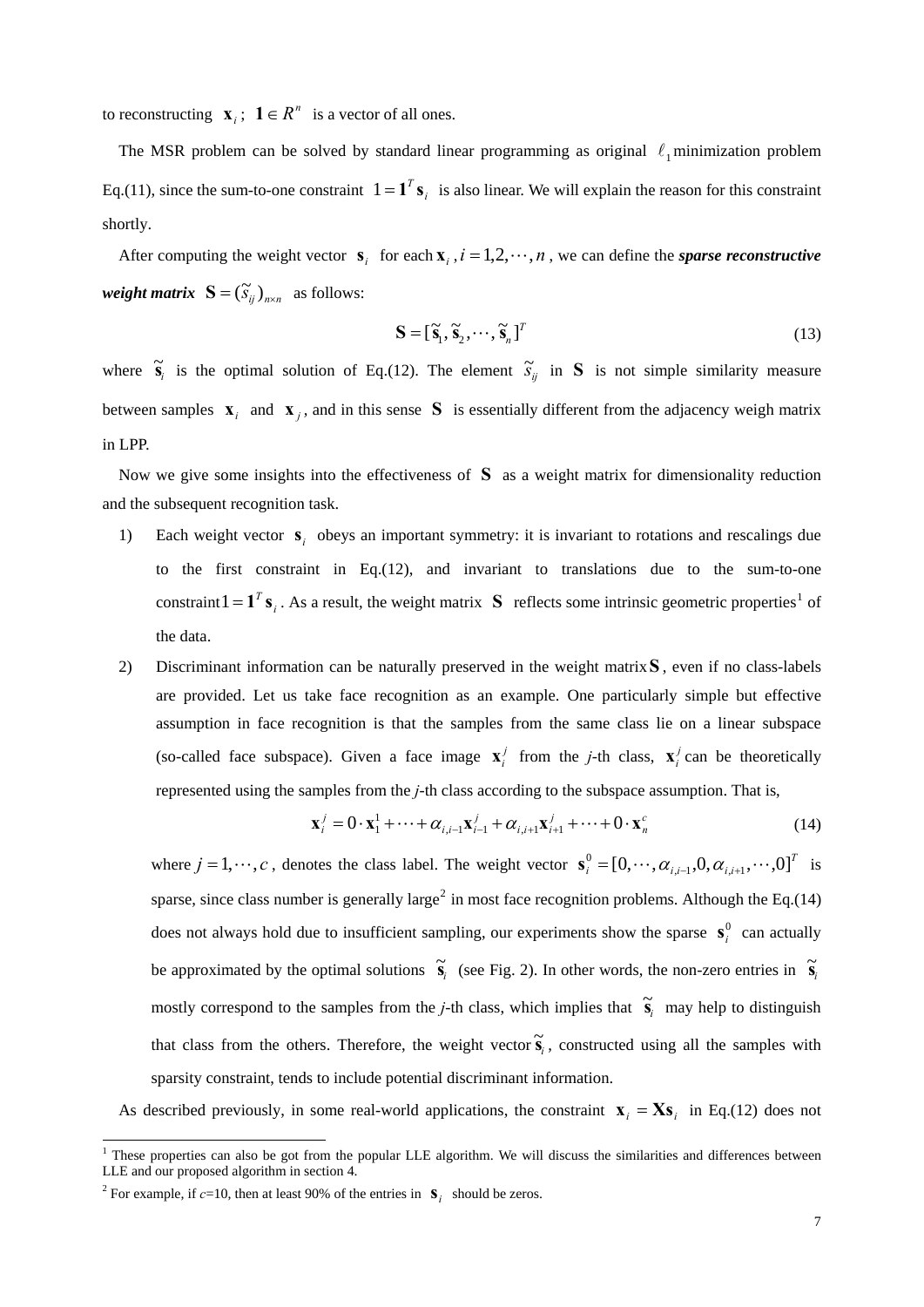always hold. By considering the two strategies mentioned in subsection 3.1, the MSR problem can be extended to the following two stable versions, (15) and (16). The first extension is defined as

$$
\min_{\mathbf{s}_i, \mathbf{t}} \|\mathbf{s}_i\|_1
$$
  
s.t.  $\|\mathbf{x}_i - \mathbf{X}\mathbf{s}_i\| < \varepsilon$   
 $1 = \mathbf{1}^T \mathbf{s}_i$  (15)

where  $\varepsilon$  is the error tolerance and generally fixed across various instances of the problem[21]. It is easy to validate that its optimal solution still reflects some intrinsic geometric properties (e.g. invariant to translations and rotations) of the original data. Another extension<sup>[3](#page-7-0)</sup> of MSR can be expressed as

$$
\min_{\{\mathbf{s}_i^T \mathbf{t}^T\}} \|\[\mathbf{s}_i^T \mathbf{t}_i^T\]^T\|_1
$$
\n
$$
s.t. \begin{bmatrix} \mathbf{x}_i \\ 1 \end{bmatrix} = \begin{bmatrix} \mathbf{X} & \mathbf{I} \\ \mathbf{I}^T & \mathbf{0}^T \end{bmatrix} \begin{bmatrix} \mathbf{s}_i \\ \mathbf{t}_i \end{bmatrix}
$$
\n(16)

where  $\mathbf{t}_i$  is an *m*-dimensional vector, **0** is an *m*-dimensional vector of all zeros. The optimal solution of (16) is also invariant to translations, but the invariance to rotations and rescalings does not rigorously hold any longer. But our experiments indicate that such a loss of the invariance does not much invoke influence on the final classification performance and conversely increases robustness to lighting change. Here, we take extended Yale B face database (see section 5.2 for special description about this database) as an example to intuitively show why the Eq.(16) may work.

Let us assume the training data matrix  $X = [X_1, X_2, \dots, X_{38}]$ , where  $X_i$  denotes the data samples that belong to the *i*-th class. Then, we calculate the weight matrix  $S$  based on Eq.(16). For space limitation, only a sub-block of S corresponding to the first 5 classes is shown in Fig. 2(a) with the gray level<sup>[4](#page-7-1)</sup> denoting the value of the element  $\tilde{s}_{ij}$ . In Fig. 2(b) we show 3  $\mathbf{t}_i$ 's (i.e.,  $\mathbf{t}_1$ ,  $\mathbf{t}_2$  and  $\mathbf{t}_3$ ), which are respectively associated with 3 samples from the first class. From the example, we find most of the non-zero adjacency weights link the samples from the same class, and intuitively the  $\mathbf{t}_i$  plays a role to compensate the illumination.



Fig. 2 (a) A sub-block of the weight matrix S constructed by Eq.(16). (b) The optimal  $\mathbf{t}_i$  's for 3 different samples.

<u>.</u>

<span id="page-7-0"></span><sup>&</sup>lt;sup>3</sup> In fact, we can further consider the trade-off between  $\mathbf{s}_i$  and  $\mathbf{t}_i$  in (16) to design a more general version. However, we empirically find such extension is generally not helpful on our used databases.

<span id="page-7-1"></span><sup>&</sup>lt;sup>4</sup> For convenience of display, the black pixel denotes 1, while the white pixel denotes 0.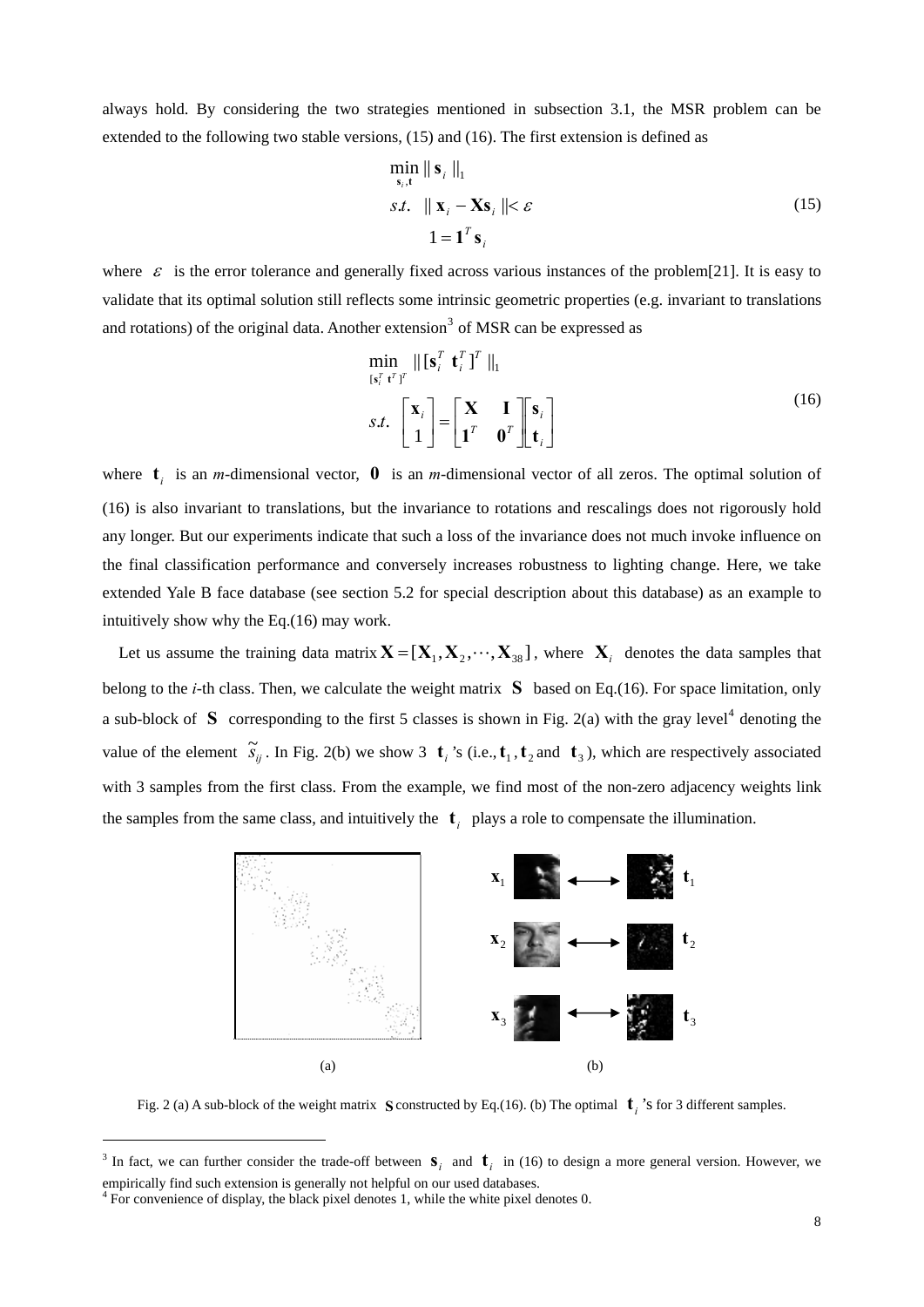## **3.3 Preserving sparse reconstructive weights**

By the above design, the sparse weight matrix  $S$  can reflect intrinsic geometric properties of the data to some extent and contains natural discriminating information. We thereby expect that the desirable characteristics in the original high-dimensional space can be preserved in the low-dimensional embedding subspace. Therefore, similar to LLE and NPE, we define the following objective function to seek the projections which best preserve the optimal weight vector  $\tilde{\mathbf{s}}_i$ .

$$
\min_{\mathbf{w}} \sum_{i=1}^{n} ||\mathbf{w}^{T} \mathbf{x}_{i} - \mathbf{w}^{T} \mathbf{X} \widetilde{\mathbf{s}}_{i}||^{2}
$$
\n(17)

With simple algebric formulation, we can get

$$
\sum_{i=1}^{n} || \mathbf{w}^{T} \mathbf{x}_{i} - \mathbf{w}^{T} \mathbf{X} \widetilde{\mathbf{s}}_{i} ||^{2}
$$
\n
$$
= \mathbf{w}^{T} \Biggl( \sum_{i=1}^{n} (\mathbf{x}_{i} - \mathbf{X} \widetilde{\mathbf{s}}_{i}) (\mathbf{x}_{i} - \mathbf{X} \widetilde{\mathbf{s}}_{i})^{T} \Biggr) \mathbf{w}
$$
\n(18)

Let  $e_i$  be a *n*-dimensional unit vector with the *i*-th element 1, 0 otherwise, then Eq.(18) is equal to

$$
\mathbf{w}^{T} \Bigg( \sum_{i=1}^{n} (\mathbf{X} \mathbf{e}_{i} - \mathbf{X} \widetilde{\mathbf{s}}_{i}) (\mathbf{X} \mathbf{e}_{i} - \mathbf{X} \widetilde{\mathbf{s}}_{i})^{T} \Bigg) \mathbf{w}
$$
  
\n
$$
= \mathbf{w}^{T} \mathbf{X} \Bigg( \sum_{i=1}^{n} (\mathbf{e}_{i} - \widetilde{\mathbf{s}}_{i}) (\mathbf{e}_{i} - \widetilde{\mathbf{s}}_{i})^{T} \Bigg) \mathbf{X}^{T} \mathbf{w}
$$
  
\n
$$
= \mathbf{w}^{T} \mathbf{X} \Bigg( \sum_{i=1}^{n} \mathbf{e}_{i} \mathbf{e}_{i}^{T} - \widetilde{\mathbf{s}}_{i} \mathbf{e}_{i}^{T} - \mathbf{e}_{i} \widetilde{\mathbf{s}}_{i}^{T} + \widetilde{\mathbf{s}}_{i} \widetilde{\mathbf{s}}_{i}^{T} \Bigg) \mathbf{X}^{T} \mathbf{w}
$$
  
\n
$$
= \mathbf{w}^{T} \mathbf{X} (\mathbf{I} - \mathbf{S} - \mathbf{S}^{T} + \mathbf{S}^{T} \mathbf{S}) \mathbf{X}^{T} \mathbf{w}
$$
 (19)

To avoid degenerate solutions, we constrain  $\mathbf{w}^T \mathbf{X} \mathbf{X}^T \mathbf{w} = 1$ . Thus, the objective function can be recast as the following optimization problem:

$$
\min_{\mathbf{w}} \frac{\mathbf{w}^T \mathbf{X} (\mathbf{I} - \mathbf{S} - \mathbf{S}^T + \mathbf{S}^T \mathbf{S}) \mathbf{X}^T \mathbf{w}}{\mathbf{w}^T \mathbf{X} \mathbf{X}^T \mathbf{w}}
$$
(20)

For compact expression, the minimization problem can further be transformed to an equivalent maximization problem as follows:

$$
\max_{\mathbf{w}} \frac{\mathbf{w}^T \mathbf{X} \mathbf{S}_{\beta} \mathbf{X}^T \mathbf{w}}{\mathbf{w}^T \mathbf{X} \mathbf{X}^T \mathbf{w}}
$$
(21)

where  $S_{\beta} = S + S^{T} - S^{T}S$ . Another benefit of this transform is that the maximum formulation in some case can get a more numerically stable solution [17]. Then, the optimal **w**'s are the eigenvectors corresponding to the largest *d* eigenvalues of the following generalized eigenvalue problem:

$$
\mathbf{X}\mathbf{S}_{\beta}\mathbf{X}^T\mathbf{w} = \lambda \mathbf{X}\mathbf{X}^T\mathbf{w}
$$
 (22)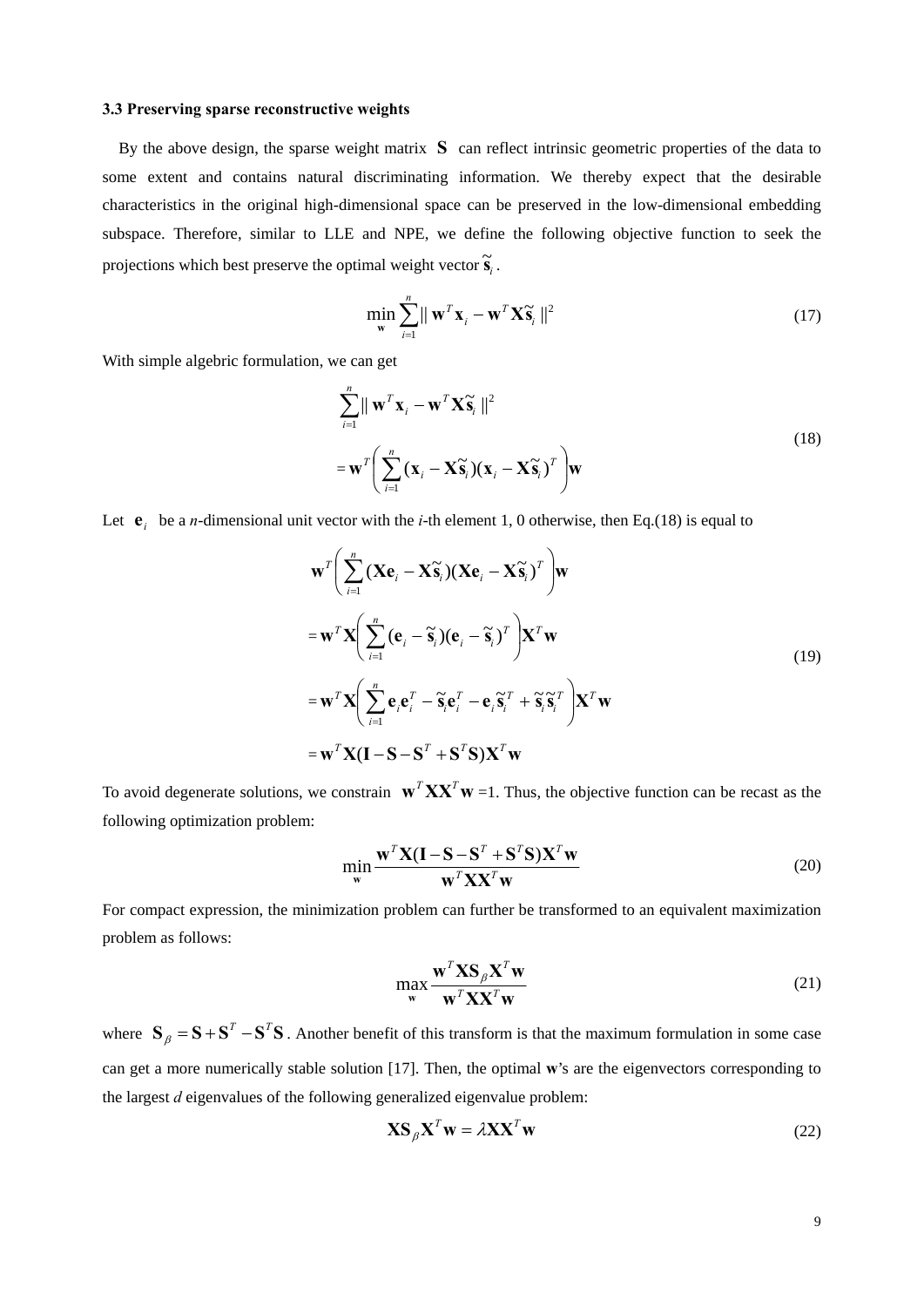## **3.4 SPP algorithm**

Based on the above discussion, we summarize the proposed algorithm as follows:

# **Algorithm: Sparsity Preserving Projections**

**Step 1:** Construct weight matrix **S** using MSR(12) or stable MSR(15), (16);

**Step 2:** Calculate the projection vectors using (22), and the eigenvectors corresponding to the largest *d* eigenvalues span the optimal subspace.

## Fig. 3 SPP algorithm

The algorithm is simple, since it does not involve any hyper-parameters except the subspace dimension *d*. For example, in step 1, MSR can be efficiently solved by standard Linear Programming (LP) using publicly available packages such as  $l1$ -magic<sup>[5](#page-9-0)</sup>. In addition, if the sparsity is well considered, the sparse representation problem can be more efficiently solved [42]. In step 2, one can directly calculate eigenvectors for most practical applications or resort to the recent proposed techniques such as spectral regression [17] and Density-weighted Nystrom method [51] for large scale problems.

For some high-dimensional data, the matrix  $\mathbf{X}\mathbf{X}^T$  is generally singular since the training sample size is much smaller than the feature dimensions. To address this problem, the training set can be first projected onto a PCA subspace spanned by its leading eigenvectors:  $\mathbf{W}_{pca} = [\mathbf{w}_1, \mathbf{w}_2, \cdots, \mathbf{w}_{d'}]$ . The matrix  $\mathbf{X} \mathbf{X}^T$  is then approximated by  $\hat{\mathbf{X}} \hat{\mathbf{X}}^T$  ( $\hat{\mathbf{X}} = \mathbf{W}_{pca}^T \mathbf{X}$ ), which is obviously nonsingular.

## **4 Comparison with Related Works**

# **4.1 PCA**

PCA can be seen as a globality preserving DR method in that a single hyper-plane is used to represent the data, hence not facing problem of selecting appropriate neighborhood size. SPP also doesn't need to worry about this since it actually uses all the training samples to construct the weight matrix without explicitly setting the neighborhood size. But compared to PCA, SPP has an extra advantage that it is capable of implicitly and naturally employing the "local" structure of the data by imposing the sparsity prior.

## **4.2 NPE and other Locality preserving DRs**

SPP has a similar objective function to NPE (c.f., Eq.(9) and (21). Both of them can be closely related to LLE. In fact, NPE is a directly linearized version of LLE, while our SPP constructs the "affinity" weight matrix in a completely different manner from LLE. In particular, SPP constructs the weight matrix using all the training samples (with sparsity constraint) instead of *k* nearest neighbors, preventing it from suffering from the difficulty of parameter selection as in the case of NPE and other locality preserving DRs. Despite of such difference, SPP can actually be thought as a regularized extension of NPE through the modified  $\ell_1$ -regularization problem. From the Bayesian [43] view, such regularization essentially encodes prior knowledge of sparsity, allowing it to extract more discriminating information from the data than NPE does.

<span id="page-9-0"></span>The web site (http://www.dsp.ece.rice.edu/cs/) provides many practical toolboxes and recent research works to solve the sparse representation problem. In our experiments, *l1-Magic* toolbox is used due to its simplicity.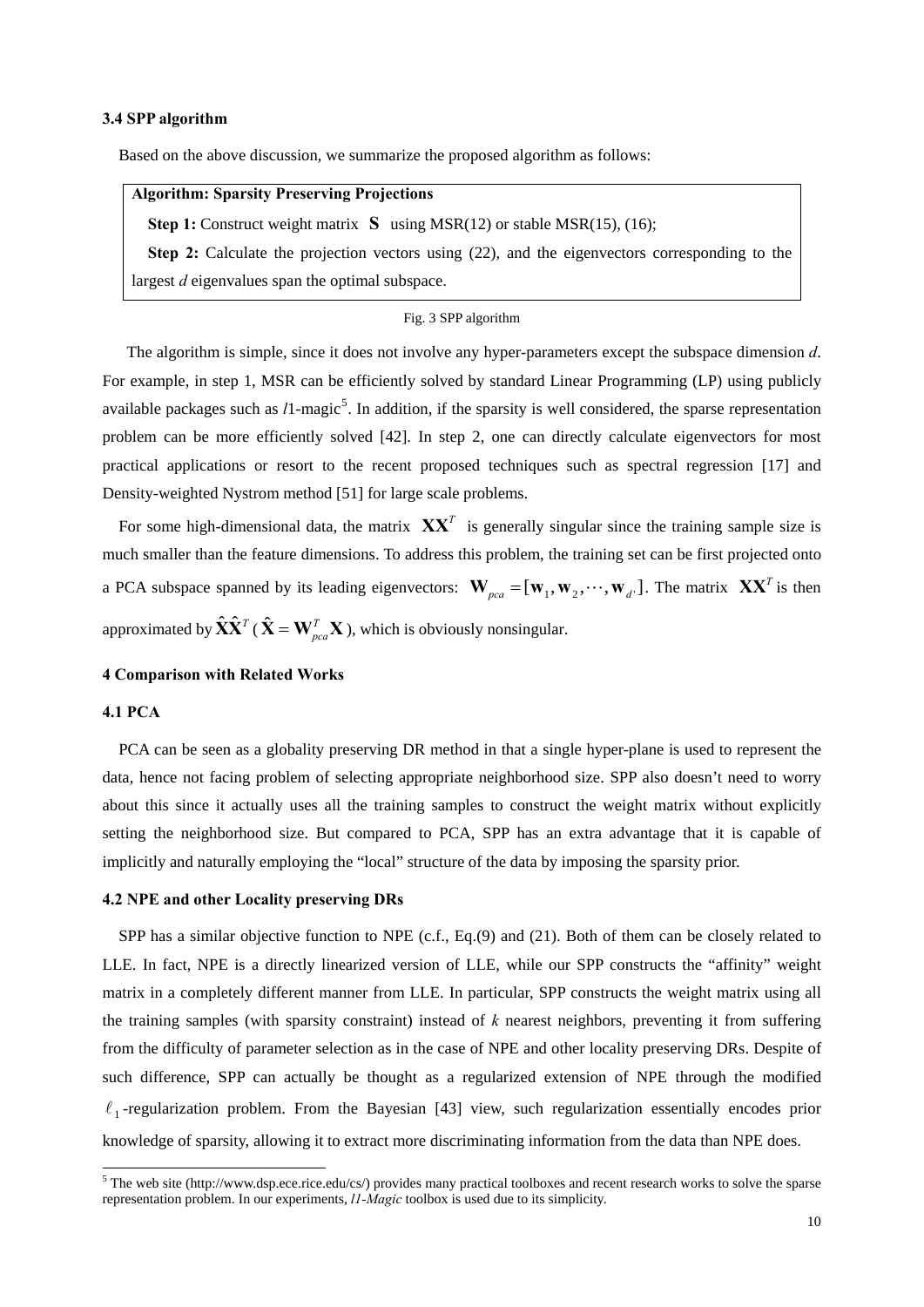For clarity, three key components (i.e., model parameters, "affinity" weight matrices and the way to construct them) of several common DR methods are summarized in Table 1.

|            | Model parameters | weight matrices | construction manners              |
|------------|------------------|-----------------|-----------------------------------|
| <b>PCA</b> | Nо               |                 | globality                         |
| LPP        |                  |                 | local neighborhood distance       |
| <b>NPE</b> |                  |                 | local neighborhood reconstruction |
| <b>SPP</b> | ง∩               |                 | global sparse reconstruction      |

Table 1 The construction manners of weight matrices for different DR methods.

\* **E** denotes the matrix of all ones, and its corresponding adjacency graph is given in [25].

## **4.3 Sparse Subspace Learning**

Sparse Subspace Learning (SSL) [44] is a special family of DR methods which also consider "sparsity". The representative SSL methods include Sparse Principal Component Analysis (SPCA) [45], Nonnegative Sparse PCA [46] and Sparse Nonnegative Matrix Factorization [47], etc.. Although having different objective functions, they share a common goal, i.e., to find a subspace spanned by *sparse base vectors*. Different from those methods whose sparsity is encoded in the projection w and associated with the *feature dimension*, SPP aims at the sparse reconstructive weight  $s_i$  associated with the *sample size*. Naturally, we can also enforce the projection **w** sparse in SPP, but that is beyond the focus of this paper.

## **4.4 Sparse Representation Classifier (SRC)**

SRC [21,37] is a recently proposed supervised classification framework based on sparse representation. Surprisingly, [21] shows that the classification performance of most meaningful features converges when the feature dimension increases if a SCR classifier is used. Although this does provide some new insight into the role of feature extraction played in a pattern classification task, we argue that designing effective and efficient feature extractor is still of great importance since the classification algorithm could become simple and tractable.

Here we note several remarkable differences between SPP and SRC: 1) SPP is a feature extractor, while SRC is a classifier. As a result, SPP can be used as a preprocessor for any typical classifiers, such as 1NN, SVM and even SRC. 2) SPP is an unsupervised algorithm, meaning that SPP may enjoy wider applications such as data visualization (e.g., Fig.5) and other unsupervised learning tasks. 3) SRC is essentially a lazy classifier and uses time-consuming sparse reconstruction for each test sample. By contrast, in SPP, the sparse reconstruction is involved only in the training process. Once the low-dimensional projection vectors are obtained, they can be used for both the training data and the test data, thus being able to effectively improve the efficiency of recognition.

## **5 Experiments**

## **5.1 Illustrative examples**

 In this section, we first use two simple data sets including a toy data set and a real-word data set to intuitively show how and why our algorithm works.

## **5.1.1 Toy problem**

Let's consider the following toy binary classification problem on a 3D space where the samples from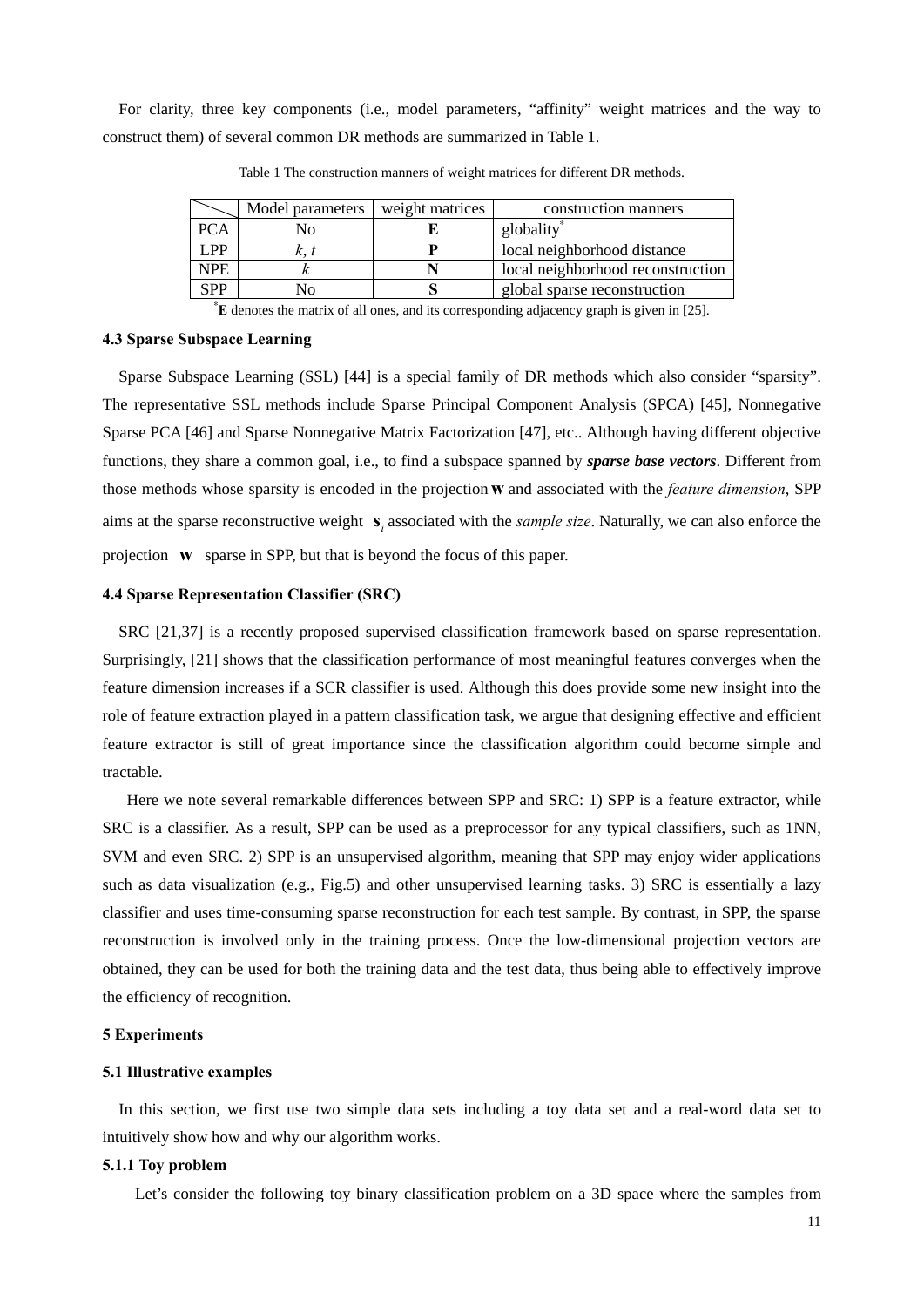each class lie on an intrinsic 1D subspace (see Fig. 4(b0), where each class is denoted by a bar): We randomly sample 10 points from each class, and half of them are added by Gaussian white noise with standard deviation 0.1, which makes the samples from each class actually lie on the 3D space instead of the 1D one (Fig. 4(a0)). Then we construct four 1D subspaces for these data using PCA, LPP, NPE and SPP respectively. For LPP and NPE, we empirically <sup>[6](#page-11-0)</sup> set the neighborhood size  $k= min\{n_i\} - 1$ , where  $n_i$  denotes the number of the *i*-th class samples. The heat kernel parameter *t* in LPP is empirically chosen as the mean norm of the samples. The results are plotted in Fig. 4(a1-a4). We repeat the experiments using another dataset with 100 points generated in the same way above and the results are shown in Fig. 4(c1-c4).

From Fig.4, we have the following observations:

- 1) For PCA, LPP and NPE, the samples from two classes are overlapped together, but the degree of overlapping is different for these methods respectively. The PCA suffers most since it tries to use a single hyper-plane to model the data according to the directions of large sample variance. Both LPP and NPE improve over this by explicitly taking the local structure of data into account. But the Euclidean distance measure and the predefined neighborhood size in these methods fail to identify the real local structure they are supposed.
- 2) On the contrary, one can see from Fig. 4(a4,c4) that, with SPP, the two classes can be perfectly separated in the low-dimensional subspace. This can be explained from the angle of sparse prior, which assumes that a point should be best explained by a set of samples as small as possible. Further, this illustrates that SPP can effectively and implicitly use the subspace assumption, even when the two classes are close to each other and the data are noisy.



Fig. 4 The toy data ant their 1D images based on 4 DRs above mentioned algorithms

# **5.1.2** *Wine* **dataset from UCI**

-

<span id="page-11-0"></span> $6$  In the experiments on the toy problem and the following real-world UCI dataset, we attempt to assign the parameter values by searching from a large range of candidates, but most of them can not achieve satisfying results.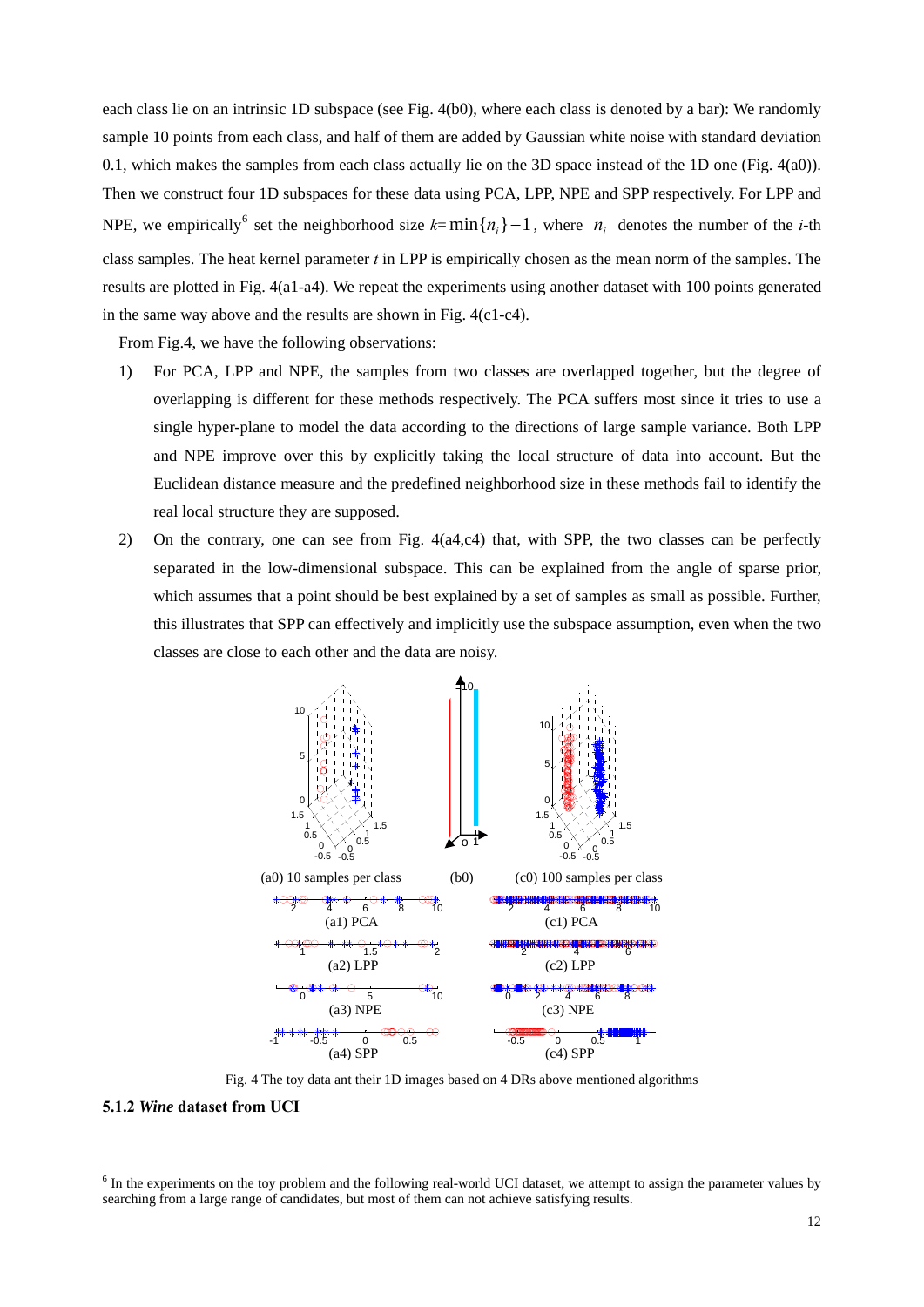Now we use *Wine* dataset, a real-life dataset from the UCI machine learning repository<sup>[7](#page-12-0)</sup>, to give SPP further explanation. *Wine* has 13 features, 3 classes and 178 instances. The basic statistics including means, variances and ranges of the 13 features are shown in Table 2.

| Features |      | ∸                  |      |                             |           | O         | -                     |      |       | 10  |                | $1^{\circ}$               |         |
|----------|------|--------------------|------|-----------------------------|-----------|-----------|-----------------------|------|-------|-----|----------------|---------------------------|---------|
| Mean     | 13.0 | $\rightarrow$<br>ر | 2.4  | 19.5                        | 99.7<br>7 | າາ<br>2.J | 2.0                   | 0.4  | 1.6   | ں ر | 1.0            |                           | 746.9   |
| Variance | 0.7  | ◠<br>              | 0.08 | $\bigcap$<br>$\overline{1}$ | 204.0     | 0.4       | 1.0                   | 0.02 | 0.3   | 5.4 | 0.05           |                           | 99166.7 |
| Range    | 3.8  | ۰.۱                | 1.9  | 19.4                        | 92        | 2.9       | $\overline{ }$<br>4., | 0.5  | ے . د |     | $\sqrt{2}$<br> | $\sim$ $\sim$<br><u>.</u> | 1402    |

Table 2 The means, variances and ranges of the 13 features on *Wine* dataset

It is easy to see from Table 2 that the last feature should play a decisive role in the data distribution due to its large range and variance. Here, we apply PCA, LPP, NPE and the proposed SPP respectively to project the data onto a 2D subspace. The hyper-parameters in LPP and NPE are chosen by following the same scheme as in the toy problem. According to the results shown in Fig. 5, we have the following observations:

- 1) The leading projection directions of PCA are decided by the  $13<sup>th</sup>$  feature, since it has a much larger variance and range than the others. Thus the 2D data distribute in a large range along the direction dominated by the last feature, which makes the projected data mixed up.
- 2) The locality preserving methods such as LPP and NPE suffer from the same problem as in PCA, even though the local information is considered. This is because the neighborhood of a certain sample point is still dominated by the  $13<sup>th</sup>$  feature due to its large variance and range.
- 3) The data projected by SPP form a point-cloud distribution instead of a "linear" one. This reflects that the SPP gives other features besides the  $13<sup>th</sup>$  one a chance to play a role in capturing a reasonable structure of the data.



Fig. 5 The 2D results of *Wine* dataset based on 4 different DR methods.

 From the two illustrative examples, we can see that sparsity actually works, especially when the data from each class lie on a subspace. Furthermore, SPP is not quite sensitive to the imbalance of the feature distribution which incurs the failure of LPP and NPE, due to the fact that neighborhood is mainly decided by the features with large range and variance.

# **5.2 Face representation and recognition**

PCA, LPP and NPE are three popular unsupervised DR methods. They have been successfully applied to face recognition where they are known as Eigenface [6], Laplacianface [26] and NPEface [18] respectively. In what follows, we test the performance of the three popular algorithms and our proposed algorithm on three

<u>.</u>

<span id="page-12-0"></span><sup>7</sup> http://archive.ics.uci.edu/ml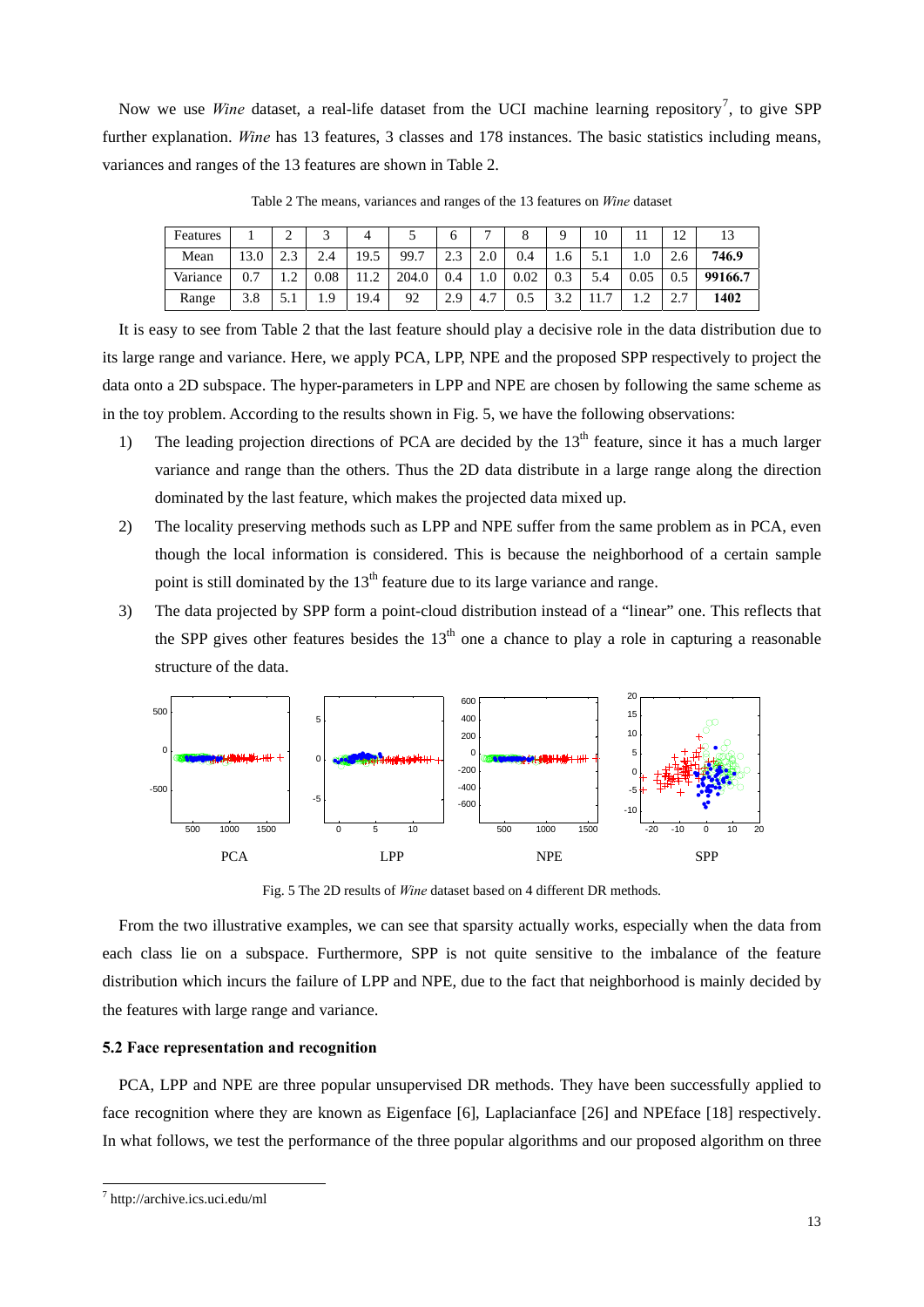face databases.

## **5.2.1 Datasets and Experimental Settings**

We firstly give simple descriptions of the datasets used later.

*Yale*: This database [2] contains 165 face images of 15 individuals. There are 11 images per subject, and these 11 images are respectively under the following different facial expression or configuration: center-light, wearing glasses, happy, left-light, wearing no glasses, normal, right-light, sad, sleepy, surprised, and wink. In our experiment, the images are cropped to a size of 32x32, and the gray level values of all images are rescaled to [0 1]. *AR:* This database consists of over 4000 face images of 126 individuals. For each individual, 26 pictures were taken in two sessions (separated by two weeks) and each section contains 13 images. These images include front view of faces with different expressions, illuminations and occlusions. In our experiments here, we use a subset of the AR face database provided and preprocessed by Martinez [49]. This subset contains 1400 face images corresponding to 100 person (50 men and 50 women), where each person has 14 different images with illumination change and expressions. The original resolution of these image faces is 165x120. Here, for computational convenience, we resize them to 66x48, and the gray level values are rescaled to [0 1]. *Extended YaleB:* This database [51] contains 2414 front-view face images of 38 individuals. For each individual, about 64 pictures were taken under various laboratory-controlled lighting conditions. In our experiments, we use the cropped images with the resolution of 32x32, which is directly downloaded from <http://www.cs.uiuc.edu/homes/dengcai2>. Fig. 6 shows some face images from the three face databases used here.



Fig. 6 (a) All the 11 images of the first person in Yale database. (b) All the 14 images of the first person in the subset of AR. The first 7 images are from the first session, and the last 7 image are from the second session. (c) Partial images of the first person in Extended Yale B database.

For these databases, we randomly select half of the images per class for training (i.e., 6, 7 and about 32 images per subject for Yale, AR and Extended Yale B databases, respectively), and the remaining for test. Since AR database has naturally been partitioned into two sessions, we also consider this case in our experiments. We simply use "AR\_fixed" to denote the AR database partitioned based on two fixed sessions, and "AR\_random" to the one partitioned randomly. In particular, with the given training set, the projection matrix  $W$  is learned by PCA, LPP, NPE and SPP respectively, and the test samples are subsequently transformed by the learned projection matrix. Then, specific classifiers are employed to evaluate the recognition rates on the test data. In the experiments, 20 training/test splits are randomly generated and the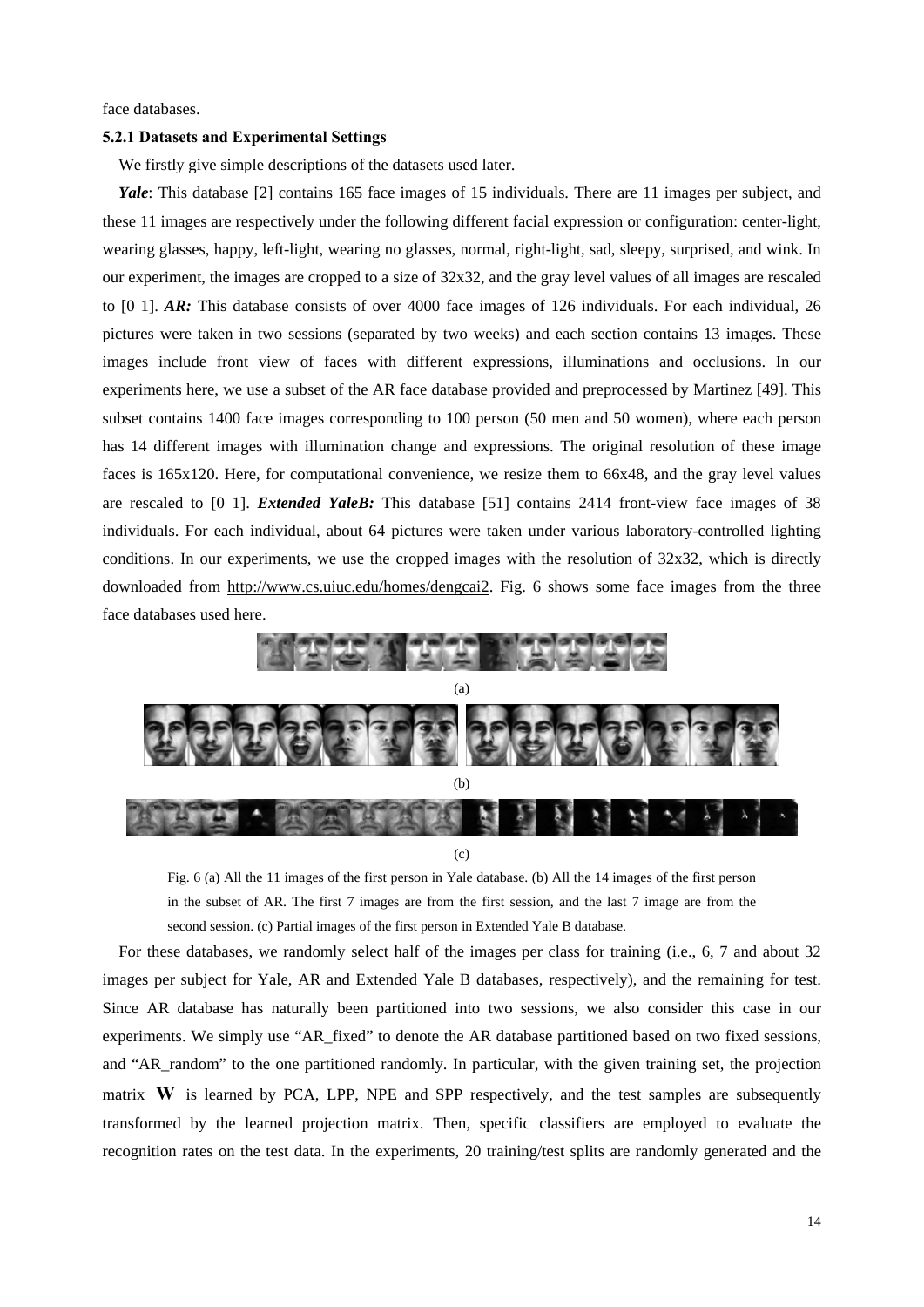average classification accuracies over these splits are reported. The codes of PCA,  $LPP<sup>8</sup>$  $LPP<sup>8</sup>$  $LPP<sup>8</sup>$  and NPE are all from http://www.cs.uiuc.edu/homes/dengcai2.

# **5.2.2 Parameter Selection**

For PCA, the only model parameter is the subspace dimension. For LPP, the model parameters include neighborhood size *k* and kernel width *t*. In our experiments, we set their appropriate values by search in a large range of candidates and report the best results. A similar strategy is used to decide the neighborhood size *k* in NPE. In particular, for Yale and AR databases, the neighborhood size *k* is searched from  $\{1, 2, \dots, l-1\}$ ; for Extended Yale B database, from  $\{1, 2, 5, 10, \dots, l-1\}$ , where *l* is the number of the training samples in each class. The kernel width  $t$  is empirically set as the mean norm  $t_0$  of the training data, or the adjacency weight is directly calculated based on "cosine" distance. For the proposed SPP, when directly using the MSR (12) or the stable MSR (16) to construct the adjacency weight matrix, it is parameter-free; when using another stable version (15), it has an error tolerance parameter  $\varepsilon$  which is generally fixed across various instances of the problem [37], and thus in our experiments we simply set it to 0.05 as in [37].

## **5.2.3 Experimental Results**

-

## **A. Based on 1-NN classifier**

To verify the effectiveness of the proposed method, in this series of experiments we evaluate the performance of the proposed method and compare it to that of several methods using the simplest Nearest Neighbor (1-NN) classifier. As a baseline, we also give the classification results of 1-NN classifier directly using the raw data without dimensionality reduction. The recognition rates are shown in Fig. 7, where SPP1 denotes the SPP algorithm based on the stable MSR (15), SPP2 denotes the SPP based on (16). We also summarize the best results of these methods in Table 3. Furthermore, based on the training set of AR database, the first 10 Eigenfaces, Laplacianfaces, NPEfaces and SPPfaces are shown in Fig. 8.



<span id="page-14-0"></span><sup>8</sup> We use the unsupervised LPP instead of the supervised extension, since we only focus on unsupervised dimensionality reduction in this paper.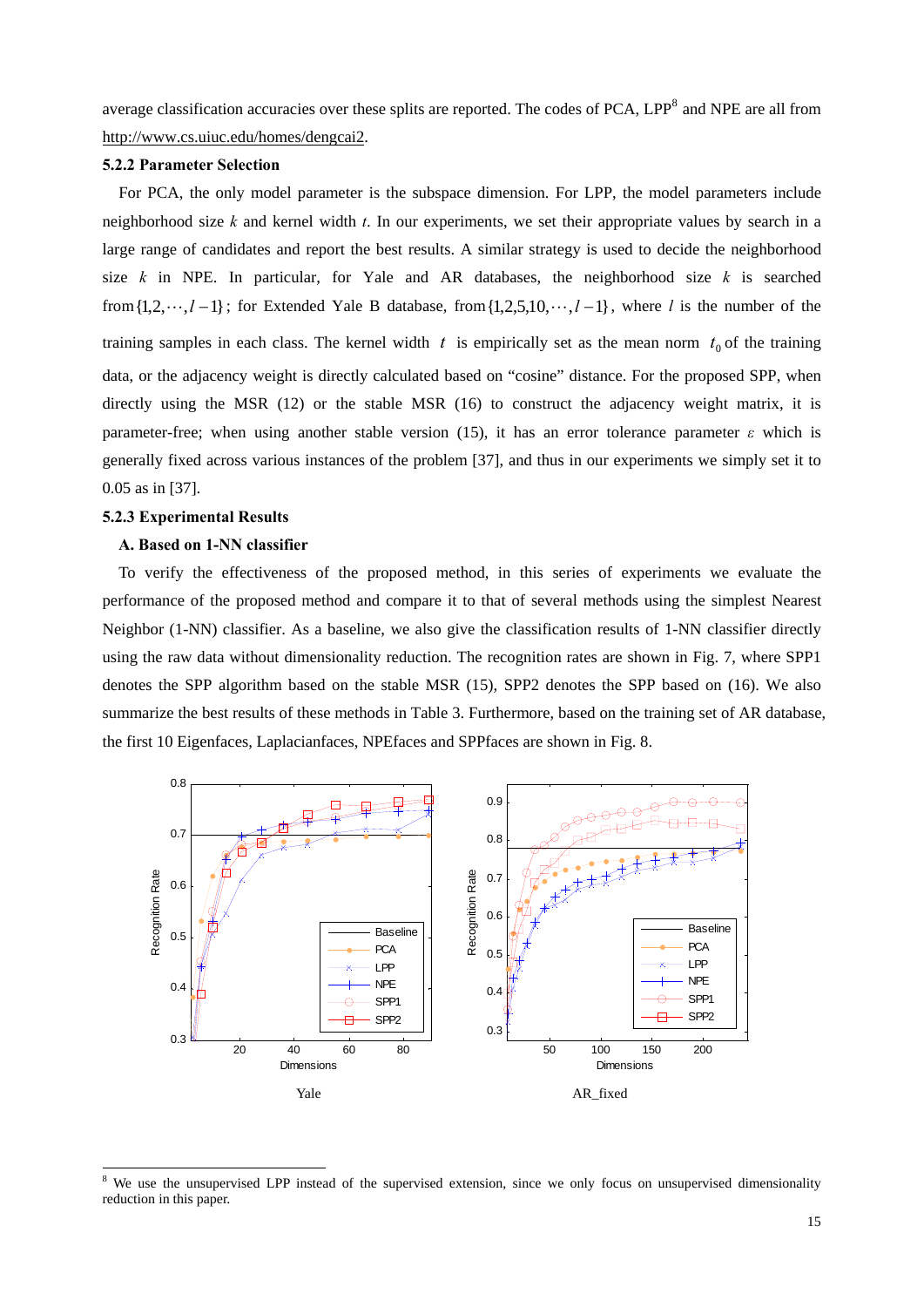

Fig. 7 The recognition rates of 1-NN classifier based on several mentioned DRs.

Table 3 The best recognition rates of 1NN classifier based on different DRs.

| Yale (PCAratio=1) |                 |            |               |            |                  |                  |  |  |  |
|-------------------|-----------------|------------|---------------|------------|------------------|------------------|--|--|--|
| <b>DRs</b>        | <b>Baseline</b> | <b>PCA</b> | LPP           | <b>NPE</b> | SPP <sub>1</sub> | SPP <sub>2</sub> |  |  |  |
| Accuracy          | 0.6993          | 0.6993     | 0.7407        | 0.7513     | 0.766            | 0.7680           |  |  |  |
| Dimensions        | 1024            | 86         | 89            | 86         | 89               | 81               |  |  |  |
| Parameters        | no              | no         | $k=1$ .cosine | $k=5$      | no               | no               |  |  |  |

## AR\_fixed (PCAratio=0.98)

| <b>DRs</b> | <b>Baseline</b> | <b>PCA</b> | LPP             | NPE    | SPP1   | SPP <sub>2</sub> |
|------------|-----------------|------------|-----------------|--------|--------|------------------|
| Accuracy   | 0.7814          | 0.7729     | 0.7843          | 0.7943 | 0.9057 | 0.8557           |
| Dimensions | 3168            | 232        | 235             | 236    | 216    | 176              |
| Parameters | no              | no         | $k=1$ , $t=t_0$ | $k=3$  | no     | no               |

## AR\_random (PCAratio=0.98)

| <b>DRs</b>        | <b>Baseline</b> | <b>PCA</b> | I PP            | <b>NPE</b> | SPP <sub>1</sub> | SPP2   |
|-------------------|-----------------|------------|-----------------|------------|------------------|--------|
| Accuracy          | 0.6627          | 0.6564     | 0.7961          | 0.7904     | 0.9308           | 0.9041 |
| Dimensions        | 3168            | 240        | 240             | 240        | 227              | 159    |
| <b>Parameters</b> | no              | no         | $k=1$ , $t=t_0$ | $k=1$      | no               | no     |

# Extended Yale B (PCAratio=0.98)

| DRs        | <b>Baseline</b> | <b>PCA</b> | I PP            | <b>NPE</b> | SPP <sub>1</sub> | SPP2   |
|------------|-----------------|------------|-----------------|------------|------------------|--------|
| Accuracy   | 0.7887          | 0.7589     | 0.9273          | 0.9319     | 0.9414           | 0.9518 |
| Dimensions | 1024            | 195        | 190             | 195        | 195              | 193    |
| Parameters | no              | no         | $k=2$ , $t=t_0$ | $k=2$      | no               | no     |

\* PCAratio denotes the energy ratio kept in the PCA preprocessing step.



(a) Eigenface



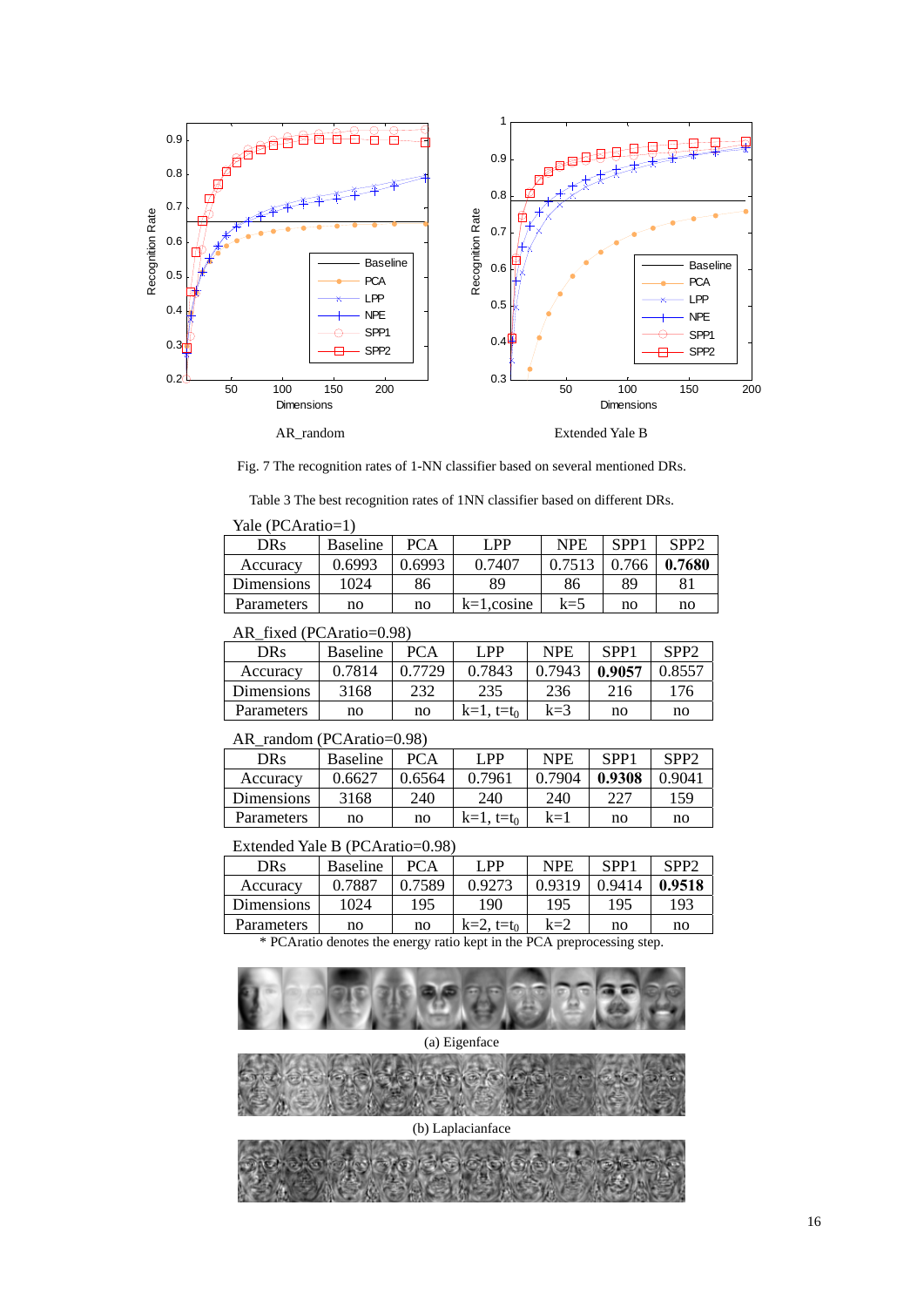

Fig. 8 The first 10 basis vectors of PCA, LPP, NPE and SPP calculated from the training set of AR database.

## **B. Based on other classifiers**

We further evaluate the above mentioned DRs based on several other popular classifiers including k-NN, SVM and SRC. Here, we just report the experimental results on Yale database since the simple 1-NN classifier does not work well on it. One can refer to [21] for some related discussions on AR and Extended Yale B databases. The experimental results are shown in Table 4. For k-NN classifier, we empirically set neighborhood size k=6 (i.e., the training sample size per subject). For SVM, we simply use the linear kernel following the scheme of [21].

Table 4 The recognition rates on Yale database based on different feature extractor and classifier pairs.

| $k-NN$     |            |                 |            |                  |                  |  |  |
|------------|------------|-----------------|------------|------------------|------------------|--|--|
| <b>DRs</b> | <b>PCA</b> | LPP             | <b>NPE</b> | SPP <sub>1</sub> | SPP <sub>2</sub> |  |  |
| Accuracy   | 0.7087     | 0.7400          | 0.7887     | 0.8447           | 0.8220           |  |  |
| Dimensions | 86         | 46              | 87         | 88               | 89               |  |  |
| <b>SVM</b> |            |                 |            |                  |                  |  |  |
| <b>DRs</b> | <b>PCA</b> | L <sub>PP</sub> | <b>NPE</b> | SPP <sub>1</sub> | SPP <sub>2</sub> |  |  |
| Accuracy   | 0.8293     | 0.9073          | 0.9073     | 0.9593           | 0.9613           |  |  |
| Dimensions | 89         | 89              | 89         | 86               | 88               |  |  |
| <b>SRC</b> |            |                 |            |                  |                  |  |  |
| <b>DRs</b> | <b>PCA</b> | LPP             | <b>NPE</b> | SPP <sub>1</sub> | SPP <sub>2</sub> |  |  |
| Accuracy   | 0.9493     | 0.9560          | 0.9520     | 0.9493           | 0.9493           |  |  |
| Dimensions | 89         | 89              | 89         | 89               | 89               |  |  |

## **5.2.4 Overall observations and discussion of the above experiment results**

- 1) PCA is simple to perform, but it generally gets much worse performance than LPP, NPE and SPP. Based on 1-NN classifier, its recognition rates are just close to the baseline on all the used databases, which is consistent with the results in many publications such as recent [40].
- 2) LPP and NPE always outperform PCA when the subspace dimension exceeds a certain threshold. This shows that by preserving the local structure of the data, the recognition rate can be improved. That is, when nearest neighbor search is considered, local structure seems to be more important than global structure. However, LPP and NPE are less tractable than PCA due to the difficulty of parameter selection involved. Results shown in Table 3 indicate that one has to adjust the values of parameters in LPP and NPE for different training set in order to achieve good performance. However, we have also observed that small neighborhood size *k* in LPP and NPE empirically tends to perform better on the data sets used.
- 3) On the tested databases, the two versions of SPP consistently outperform PCA, LPP and NPE with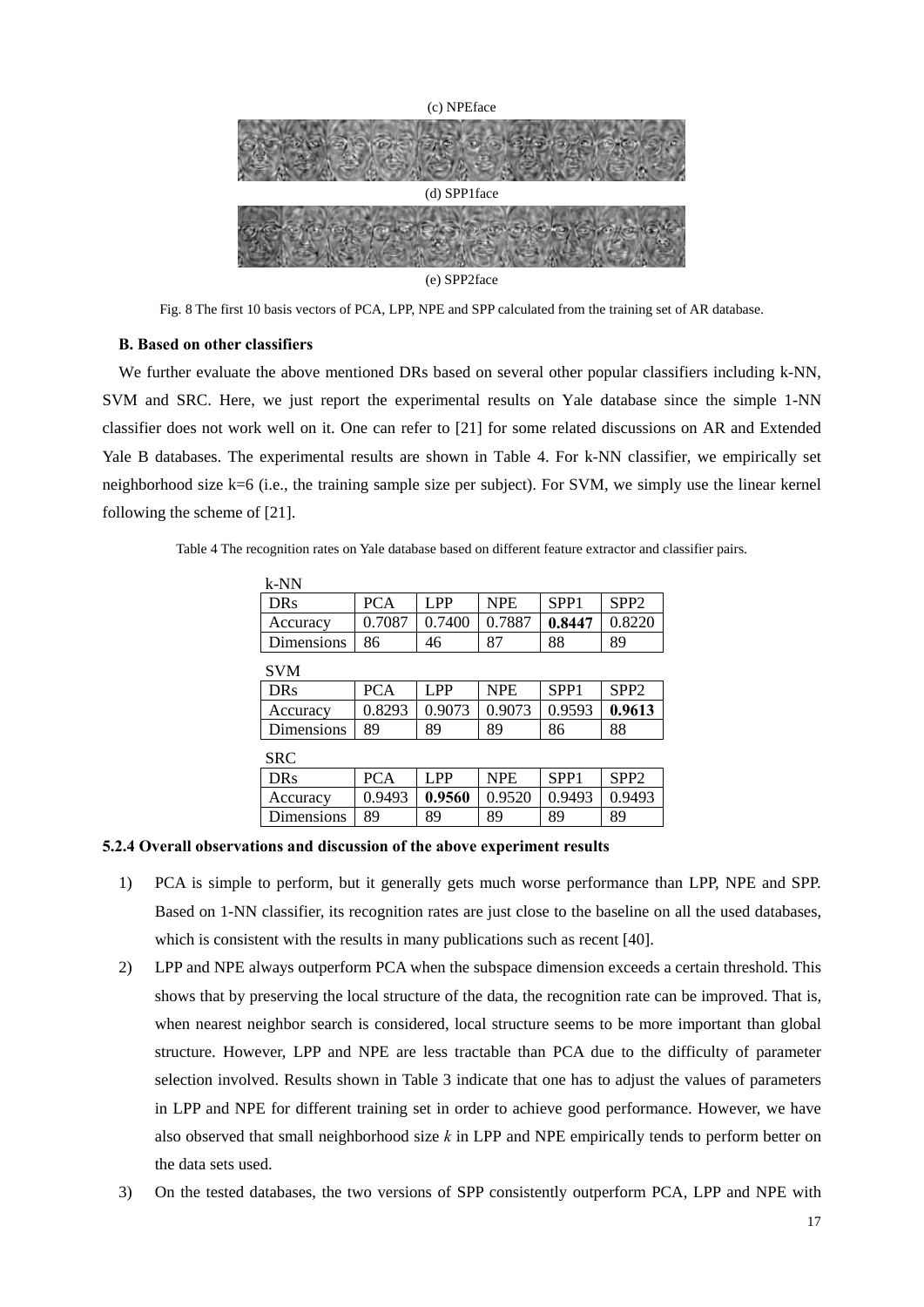1-NN classifier, even though no parameter needs to be adjusted. This suggests that the projections found by SPP can preserve more discriminating information than those of the compared methods. Furthermore, the performance of the two versions is data-driven. Concretely, SPP1 achieves better performance on AR database, while SPP2 generally outperforms SPP1 on Yale and Extended Yale B databases.

4) As shown in Table 4, the classifiers also affect the recognition performance significantly. However, the proposed SPP can generally achieve better performance than PCA, LPP and NPE based on most of the classifiers (i.e., 1NN, k-NN and SVM). The only exception is that for SRC classifier, all the mentioned DRs achieve comparable performance. This further illustrates that SRC is insensitive to different feature extractors as pointed out in [21]. Furthermore, by combining the SPP algorithm and the SVM classifier, we can achieve the best performance among all the combinations of the compared feature extractors and classifiers.

# **6 Conclusions and Future Work**

In this paper, based on sparse representation, we propose a new algorithm called Sparsity Preserving Projections (SPP) for unsupervised dimensionality reduction. In the proposed algorithm, the projections of SPP are sought such that the sparse reconstructive weights can be best preserved. SPP is shown to outperform PCA, LPP and NPE on all the data sets used here, and is very simple to perform like PCA by avoiding the difficulty of parameter selection as in LPP and NPE. Since it remains unclear how to define the "locality" theoretically for many locality-based algorithms like LPP and NPE, SPP can be considered as an alternative to them.

However, each approach has its own advantages and disadvantages. SPP is sensitive to large variations in pose as many whole-pattern based feature extractors such as PCA, LPP and NPE. Therefore, in this paper, we only focus on front-view face images with variations in illumination and expression. In the future work, we will try to overcome this limitation using sub-pattern based strategy [48] and absorb supervised information into the algorithm to further improve its performance.

## **Acknowledgement**

The authors would like to thank the anonymous reviewers for their valuable comments and suggestions to improve the quality of this paper. This work was partly supported by National Natural Science Foundation of China (60773061, 60773060), the Innovation Foundation of NUAA (Y0603-042) and Project sponsored by SRF for ROCS, SEM. Also thank Deng Cai et al for providing the codes of LPP and NPE on their homepage.

# **References**

[1] A. Jain, R. Duin and J. Mao, Statistical pattern recognition: A review, IEEE Trans. Pattern Anal. Mach. Intell. 22(1) (2000) 4-37

[2] P. Belhumeur, J. Hepanha and D. Kriegman, Eigenfaces vs. Fisherfaces: recognition using class specific linear projection, IEEE Trans. Pattern Anal. Mach. Intell. 19(7) (1997) 711-720

[3] D. Xu, S. Yan, D. Tao, S. Lin and H. Zhang, Marginal fisher analysis and its variants for human gait recognition and content-based image retrieval, IEEE Trans. Image Processing, 16(11) (2007) 2811-2821

[4] H. Li, T. Jiang and K. Zhang, Efficient and robust feature extraction by maximum margin criterion, IEEE Trans. Neural Networks, 17(1) (2006) 157-165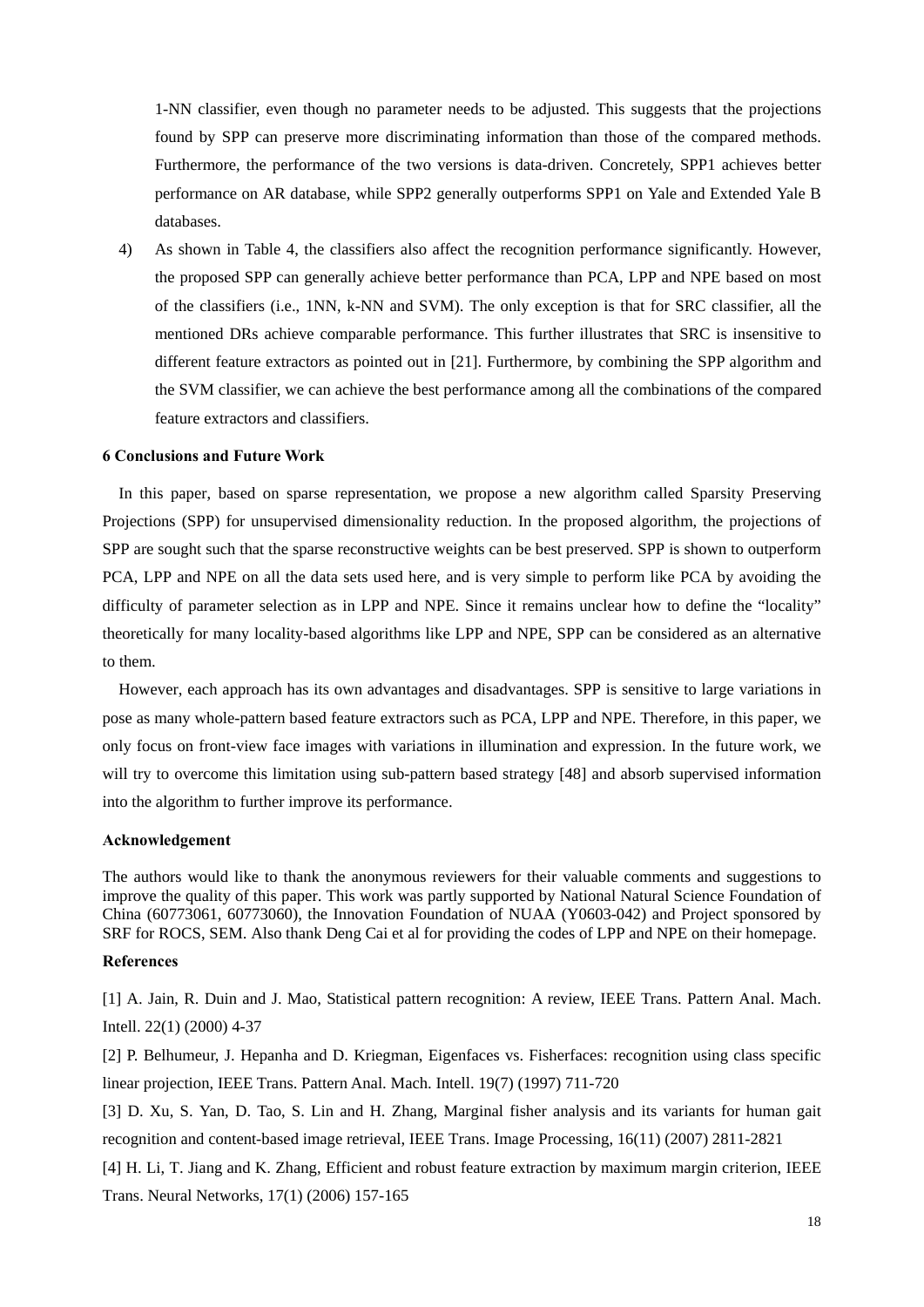[5] J. Liu, S. Chen, X. Tan and D. Zhang, Comments on "Efficient and robust feature extraction by maximum margin criterion", IEEE Trans. Neural Networks, 18(6) (2007) 1862-1864

[6] M. Turk, A. Pentland, Eigenfaces for recognition, Journal of Cognitive Neuroscience, 3(1) (1991) 71-86

[7] X. He, P. Niyogi, Locality preserving projections, Proc. Conf. Advances in Neural Information Processing Systems (NIPS), 2003

[8] D. Zhang, Z. Zhou and S. Chen, Semi-supervised dimensionality reduction, in SIAM Conference on Data Mining (ICDM), 2007

[9] D. Cai, X. He and J. Han, Semi-supervised discriminant analysis, Proc. in International Conference on Computer Vision (ICCV), 2007

[10] Y. Song, F. Nie, C. Zhang and S. Xiang, A unified framework for semi-supervised dimensionality reduction, Pattern Recognition, 41(9) (2008) 2789-2799

[11] B. Scholkopf, A. Smola, and K. Muller, Kernel principal component analysis, Advances in Kernel Methods-Support Vector Learning, B. Scholkopf, C. Burges, and A. Smola, Ed. Cambridge, MA: MIT Press, 1999, pp. 327-352

[12] J. Tenenbaum, Mapping a manifold of perceptual observations, Advances in Neural Information Processing Systems (NIPS), 1998

[13] S. Roweis, L, Saul, Nonlinear dimensionality reduction by Locally Linear Embedding, Science, 290(5500) (2000) 2323-2326

[14] M. Belkin, P. Niyogi, Laplacian Eigenmaps for dimensionality reduction and data representation, Neural Computation, 15(6) (2003) 1373-1396

[15] L. Maaten, E. Postma, and H. Herik, Dimensionality reduction: A comparative review. Submitted to Neurocomputing, 2009

[16] Y. Bengio, J. Paiement, P. Vincent, O. Delalleau, N. Roux and M. Ouimet, Out-of-sample Extensions for LLE, ISOMAP, MDS, Eigenmaps, and Spectral Clustering, Advances in Neural Information Processing Systems (NIPS), 2004

[17] D. Cai, X. He and J. Han, Spectral regression for dimensionality reduction, Technical report, Computer Science Department, UIUC, UIUCDCS-R-2007-2856, May 2007

[18] X. He, D. Cai, S. Yan, H. Zhang, Neighborhood preserving embedding, Proc. in International Conference on Computer Vision (ICCV), 2005

[19] Y. Fu, T. Huang, Locally linear embedded eigenspace analysis, IFP-TR, Univ. of Illinois at Urbana-Champaign, Jan.2005

[20] D. Cai, X. He and J. Han, Isometric Projection, In Proc. AAAI Conf. on Artificial Intelligence, 2007

[21] J. Wright, A. Yang, S. Sastry, Y. Ma, Robust face recognition via sparse representation, IEEE Trans. Pattern Anal. Mach. Intell. 31(2) (2009) 210-227

[22] K. Huang, S. Aviyente, Sparse representation for signal classification, Advances in Neural Information Processing Systems (NIPS), 2006

[23] M. Davenport, M. Duarte, M. Wakin, D. Takhar, K. Kelly and R. Baraniuk, The smashed filter for compressive classification and target recognition, in Proc. IS&T/SPIE Symposiumon Electronic Imaging: Computational Imaging, Jan. 2007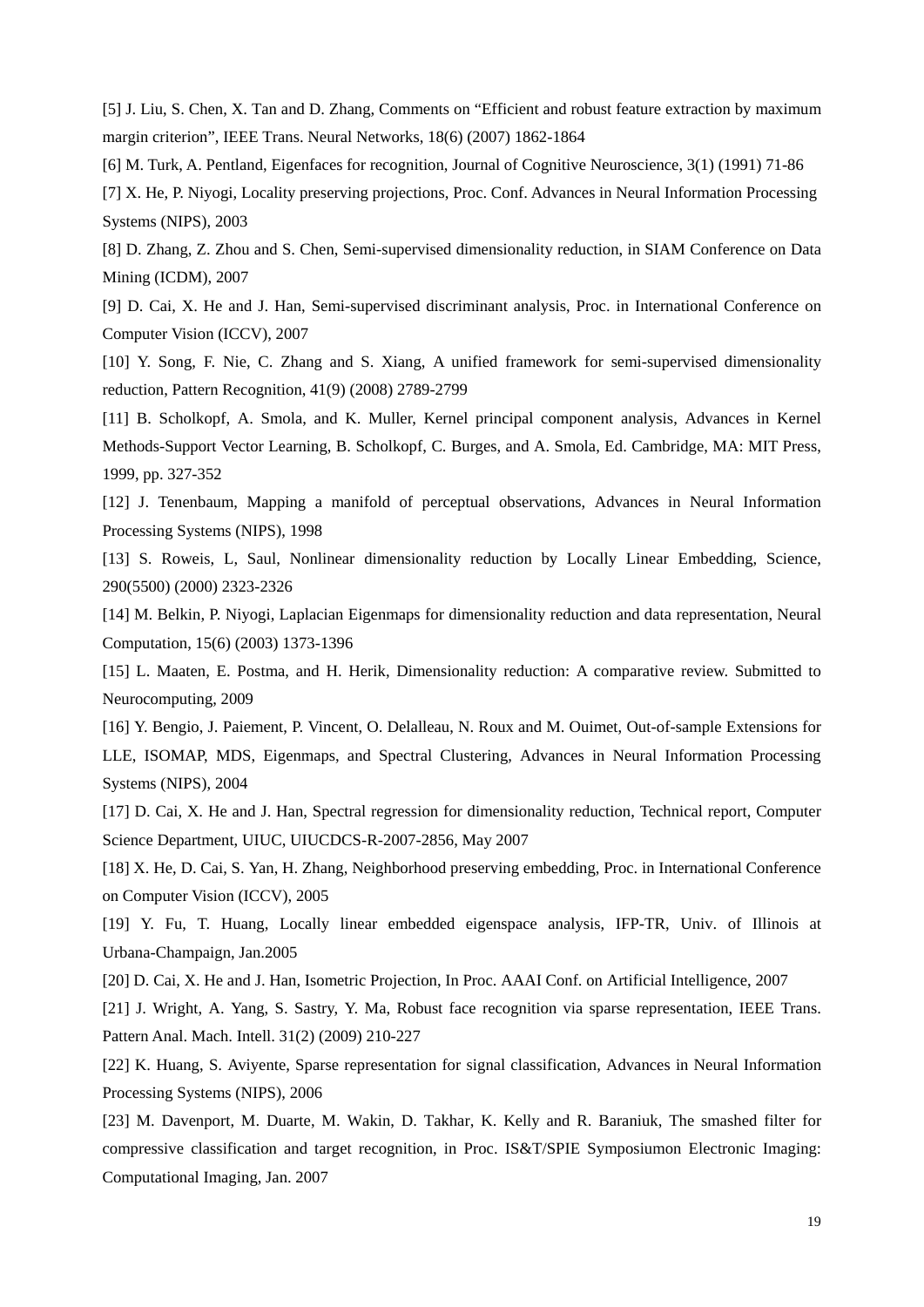[24] M. Davenport, M. Wakin and R. Baraniuk, Detection and estimation with compressive measurements. Technical Report, January 24, 2007

[25] S. Yan, D. Xu, B. Zhang, H. Zhang, Q. Yang and S. Lin, Graph embedding and extensions: A general framework for dimensionality reduction, IEEE Trans. Pattern Anal. Mach. Intell. 29(1) (2007) 40-51

[26] X. He, S. Yan, Y. Hu, P. Niyogi, and H. Zhang, Face recognition using Laplacianfaces, IEEE. Trans. Pattern Analysis and Machine Intelligence, vol. 27, No. 3, 2005

[27] J. Ham, D. Lee, S. Mika, and B. Scholkopf, A kernel view of the dimensionality reduction of manifolds, Proc. Int'l Conf. Machine Learning, pp. 47-54, 2004

[28] J. Murray, K. Kreutz-Delgado. Visual recognition and inference using dynamic overcomplete sparse learning. Neural Computation, 19 (2007) 2301–2352

[29] R. Duda, P. Hart, D. Stork, Pattern classication, 2nd ed. John Wiley & Sons, NY, 2001

[30] M. Marcellin, M. Gormish, A. Bilgin, and M. Boliek. An overview of jpeg-2000, Proc. of the Data Compression Conference, 2000

[31] M. Elad, M. Aharon, Image denoising via sparse and redundant representations over learned dictionaries, IEEE Trans. on Image Processing 15(12) (2006) 3736-3745

[32] J. Yang, J. Wright, Y. Ma and T. Huang, Image super-resolution as sparse representation of raw image patches, in Computer Vision and Pattern Recognition (CVPR), 2008

[33] R. Tibshirani, Regression shrinkage and selection via the LASSO, Journal of the Royal Statistical Society B, 58(1) (1996) 267-288

[34] H. Zou, T. Hastie, Regularization and variable selection via the elastic net, Journal of the Royal Statistical Society Series B, 67(2) (2005) 301–320

[35] R. Baraniuk, A Lecture on compressive sensing, IEEE Signal Processing Magazine, 24(4) (2007) 118-121

[36] D. Donoho, Compressed sensing, IEEE Trans. Inform. Theory, 52(4) (2006) 1289-1306

[37] A. Yang, J. Wright, Y. Ma, S. Sastry, Feature selection in face recognition: A sparse representation perspective, UC Berkeley Tech Report UCB/EECS-2007-99, 2007

[38] Mallat S, Zhang Z, Matching pursuits with time-frequency dictionaries, IEEE Trans. Signal Process, 41(12) (1993) 3397-3415

[39] S. Ji, Y. Xue and L. Carin, Bayesian compressive sensing, IEEE Trans. Signal Process, 56(6) (2008) 2346-2356

[40] M. Wu, Kai. Yu, S. Yu and B. Scholkopf, Local learning projections, in International Conference on Machine Learning (ICML), 2007

[41] S. Chen, D. Donoho and M. Saunders, Atomic decomposition by basis pursuit, SIAM Review, 43(1) (2001) 129-159

[42] D. Donoho, Y. Tsaig, Fast solution of l1-norm minimization problems when the solution may be sparse, Technical Report, Institute for Computational and Math. Eng., Stanford University, 2006.

[43] M. E. Tipping, Sparse bayesian learning and the relevance vector machine, Journal of Machine Learning Research, 1 (2001) 211-244

[44] D. Cai, X. He and J. Han, Spectral regression: A unified approach for sparse subspace learning, in Proc.